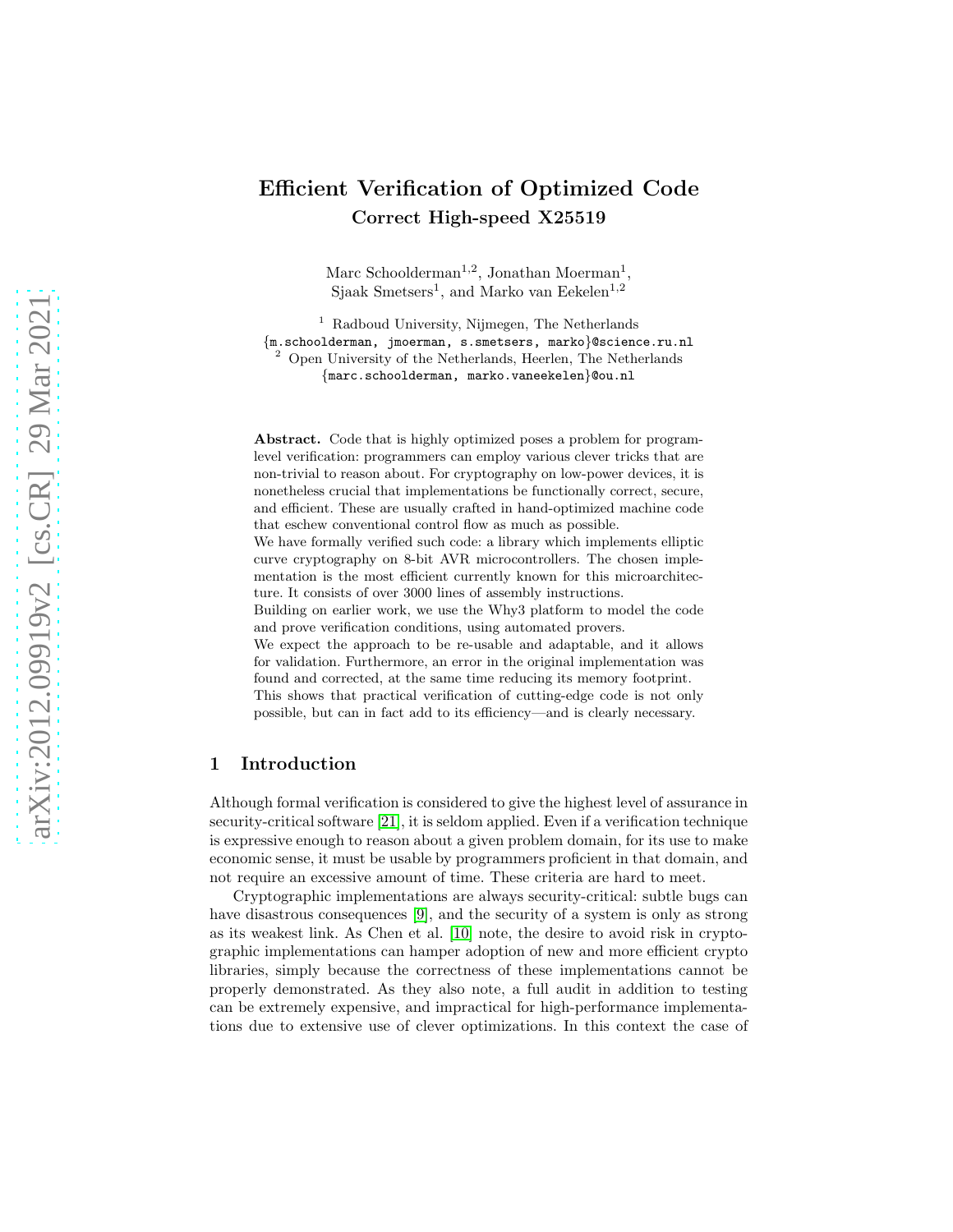applying formal verification looks very reasonable, and indeed this is actively pursued  $[7, 10]$  $[7, 10]$ .

However, this poses many important challenges. First, at what level should verification occur? Compilers have been known to be a source of concern, as they can cause subtle problems [\[22\]](#page-16-1). Second, understanding the formal verification process used can be a daunting task: powerful tools such as the Verification Software Toolchain [\[1\]](#page-15-3) have a substantial learning curve. If instead an ad-hoc method is used, the correctness of the method itself needs to be clearly established for it to be trustworthy. Lastly, cryptography by its nature involves the exploitation of carefully engineered mathematics, which a formal method must be able to state and work with, which adds to the effort required in showing correctness of implementations.

To rely on the verification of any code—cryptographic or otherwise—its specification must be validated as well. This demands a formal specification that is succinct, and comprehensible by a domain expert. Furthermore, we do not want to decide between efficiency and correctness: both are important, and in fact verification ideally assists in making implementations more efficient. Finally, for a verification technique to be practical, it should be re-usable for other verification tasks in the future, and not simply a one-shot operation.

In this paper, we present such a technique, by applying the existing Why3 verification platform [\[17\]](#page-16-2) to prove the functional correctness of a highly optimized library used for X25519 elliptic curve cryptography on 8-bit microcontrollers [\[14\]](#page-15-4). We arrive at a succinct specification, and we expect our technique to be capable of verifying similar code for more powerful processors with less effort.

#### 1.1 Contributions

We provide a corrected version of an X25519 implementation optimized for the 8-bit AVR architecture. Our modifications, described in Section [6,](#page-12-0) improve upon the fastest implementation currently known for this challenging architecture [\[14\]](#page-15-4).

We demonstrate functional correctness and memory safety of this implementation by providing a machine-checked proof using the Why3 verification platform [\[17\]](#page-16-2). Concretely, we prove that the code calculates a scalar multiplication on Curve25519 by applying a double-and-add scheme—the Montgomery ladder—using Montgomery's x-coordinate-only formulas [\[27\]](#page-16-3).

We also provide a formal Why3 model of a subset of the AVR instruction set, that has been carefully constructed for easy validation with respect to the official specification [\[2\]](#page-15-5). This model can be re-used for other purposes, or modified to fit a different verification purpose without loss of its validity.

We describe our approach in using Why3 for this verification task; this is an extension of earlier work [\[30\]](#page-16-4), and has been demonstrated to have a low barrier to understanding [\[31\]](#page-16-5). This approach should work similarly well for other architectures such as ARM or RISC-V. The overall methodology is not specific to the domain of cryptographic implementations.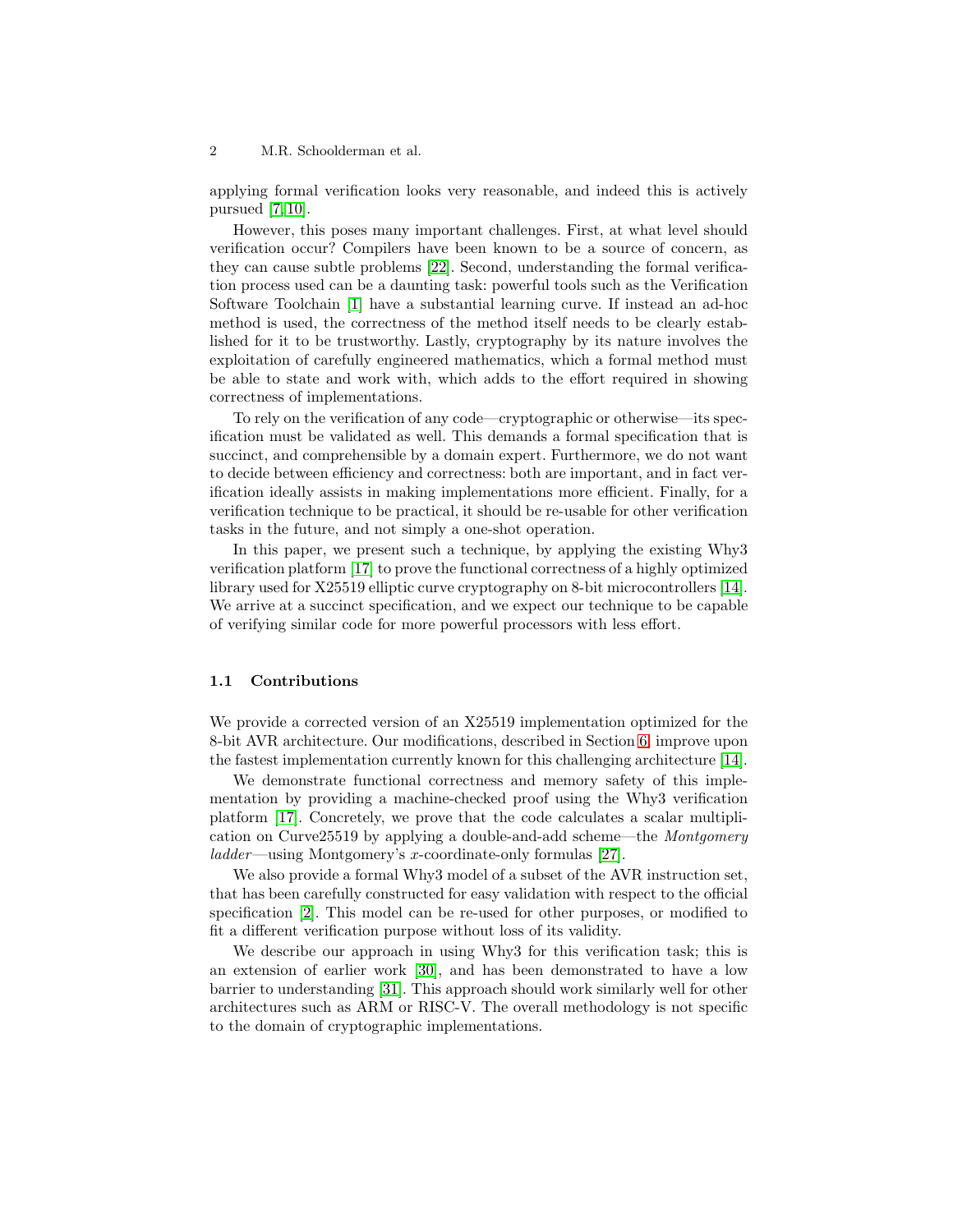### 1.2 Availability of Results

The code belonging to this paper is available online in an open repository. [3](#page-2-0) To check the proofs, Why3 version  $0.88.3$  is required.<sup>[4](#page-2-1)</sup> For discharging the verification conditions the provers CVC3  $(2.4.1)$ , CVC4  $(1.4 \text{ and } 1.6)$ , Z3  $(4.6.0)$ , and E-prover (2.0) were used.

# 2 Elliptic Curve Cryptography on Small Devices

X25519 is a public key cryptography scheme built around a Diffie-Hellman key exchange [\[5,](#page-15-6) [24\]](#page-16-6). 'Original' Diffie-Hellman obtains its security through the observation that, given a primitive root  $g$  for a prime  $p$ , it is (in general) hard to compute  $g^{xy}$  from  $g^x$  and  $g^y$  (mod p) without knowing the integers x or y [\[12\]](#page-15-7). For proper security, a sufficiently large prime modulus  $p$  is needed—2048 bits is a recommended minimum [\[33\]](#page-16-7). Performing the required exponentiation and modular reduction steps on such large integers is hard to do efficiently on restricted devices [\[20\]](#page-16-8). Also, the viability of side-channel attacks prescribes various precautions on all code that computes using secret data, to ensure that an implementation does not inadvertently leak information [\[18\]](#page-16-9).

### <span id="page-2-2"></span>2.1 Curve25519

Using elliptic curves eases some of these issues [\[5\]](#page-15-6). Given a field  $\mathbb{F}$ , and coefficients  $A, B \in \mathbb{F}$ , a *Montgomery curve over*  $\mathbb{F}$  is defined as all the points  $x, y \in \mathbb{F}$  that satisfy the formula:

$$
By^2 = x^3 + Ax^2 + x
$$

To this set of points is added a 'point at infinity' denoted  $\mathcal O$  to form an additive group. When  $P, Q$  are *distinct* points on the curve,  $P + Q$  is defined as the third point on the curve that intersects the straight line passing through  $P$  and  $Q$ , reflected around the x-axis. For  $P + P$ , the tangent of the curve at point P is used to find this point. The point at infinity  $\mathcal O$  acts as the neutral element.

The separate cases of point adding and doubling, can be used to compute a scalar multiple  $n \cdot P$ , or P added to itself n times, using a double-and-add scheme. Again a Diffie-Hellman assumption [\[23\]](#page-16-10) applies: if  $\mathbb F$  is a finite field of prime order, it is assumed to be hard to compute  $nm \cdot P$  from  $n \cdot P$  and  $m \cdot P$ .

X25519 performs a scalar multiplication on Curve25519: a Montgomery curve over the finite field  $\mathbb{F}_p$  where  $p = 2^{255} - 19$ , and coefficients  $A = 486662, B = 1$ . The choice of  $p$  facilitates efficient modular reductions. Furthermore, Montgomery [\[27\]](#page-16-3) gives efficient formulas for both doubling and differential addition of points, which only requires the x-coordinates of points. These formulas derive their efficiency by representing an x-coordinate by the ratio  $X:Z$ , with  $x \equiv X \cdot Z^{-1} \text{ mod } p.$ 

 $^3$  <https://doi.org/10.5281/zenodo.4640377>

<span id="page-2-1"></span><span id="page-2-0"></span><sup>4</sup> Later versions do not yet support our approach—see Section [8](#page-14-0)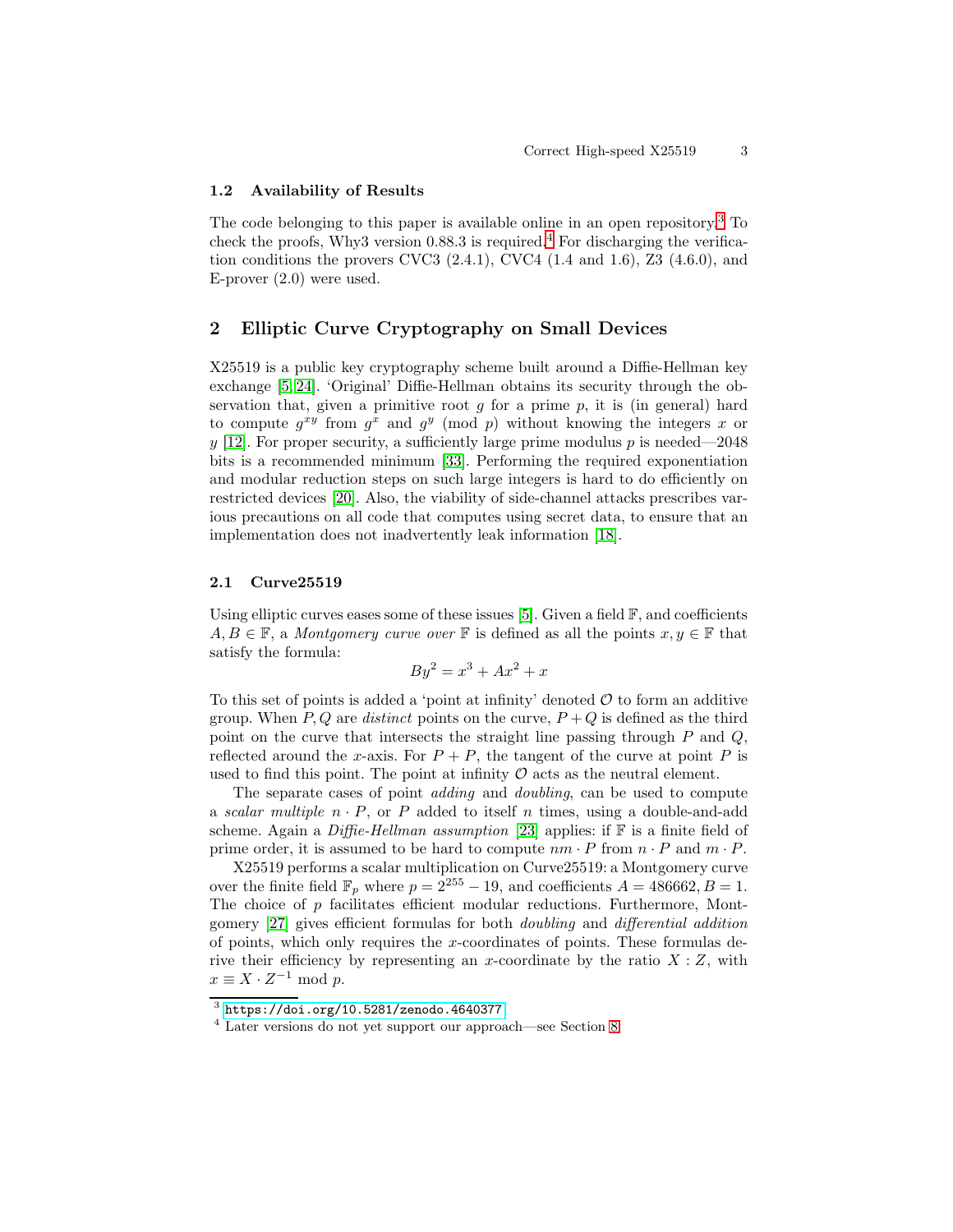The scalar multiple  $n \cdot P$ , finally, is computed using the *Montgomery ladder*. This can be mathematically described by the following formula:

LADDER 
$$
n P = \begin{cases} (O, P) & \text{if } n = 0 \\ (2R_0, R_1 + R_0) & \text{if } n > 0 \text{ and even} \\ (R_1 + R_0, 2R_1) & \text{if } n > 0 \text{ and odd} \end{cases}
$$
  
where in the last two cases  $(R_0, R_1)$  = LADDER  $\lfloor n/2 \rfloor P$ 

It can be shown that for every  $n \geq 0$ , LADDER  $n P = (n \cdot P, (n+1)P)$ , but instead of computing  $n \cdot P$  using a naive double-and-add scheme, this definition performs the same arithmetic operations in both recursive cases — the only difference between the recursive cases is a swap of the arguments. This enables a constant-time implementation [\[6\]](#page-15-8).

### 2.2 X25519 on AVR

The AVR microarchitecture is an 8-bit RISC architecture [\[2\]](#page-15-5), and so we can only represent an element  $x \in \mathbb{F}_p$  by splitting it into 32 bytes. Since the AVR only has 32 registers (of which some are needed as index registers), no single element  $x \in \mathbb{F}_p$  can be loaded from memory entirely. Therefore, judicious register allocation is of prime concern for an efficient implementation. Therefore, all of the primitives operations in  $\mathbb{F}_p$  are rendered in assembly code in [\[14\]](#page-15-4). These comprise the following:

- $A 256 \rightarrow 256$ -bit routine subtracting  $2^{255} 19$  from its input (with borrow).
- $A 256 \times 256 \rightarrow 512$ -bit multiplication routine, constructed by recursive application of Karatsuba's algorithm out of smaller  $32 \times 32 \rightarrow 64$ -bit multiplication routines.
- A 256  $\rightarrow$  512-bit dedicated squaring routine of similar construction
- A 512  $\rightarrow$  256-bit modular reduction function, which given a  $m \in \mathbb{F}_p$  computes  $\hat{m}$  so that  $\hat{m} \equiv m \pmod{p}$  and  $\hat{m} < 2^{256}$ , used to reduce the results of the previous two functions.
- $-256 \times 256 \rightarrow 256$ -bit modular addition/subtraction routines which perform a multi-precision addition/subtraction with a built-in modular reduction.
- $-$  A specialized 256  $\rightarrow$  256-bit routine for efficient modular multiplication with the constant 121666.

Other operations are rendered in C code: these are either very simple, or consist mostly of function calls to these primitive operations. Examples of such functions would be a  $256 \times 256 \rightarrow 256$ -bit modular multiplication, a function that canonicalizes an element  $x \in \mathbb{F}_p$  by repeated subtraction of p, and a function that computes  $x^{-1}$  (mod p) using Fermat's little theorem.

The Montgomery ladder is implemented in C iteratively as illustrated by Algorithm [1.](#page-4-0) Essentially this computes the scalar multiple using the same doubleand-add scheme as the LADDER function defined above, starting at the least significant bit of its input, and swapping the roles of  $(X_1 : Z_1)$  and  $(X_2 : Z_2)$  as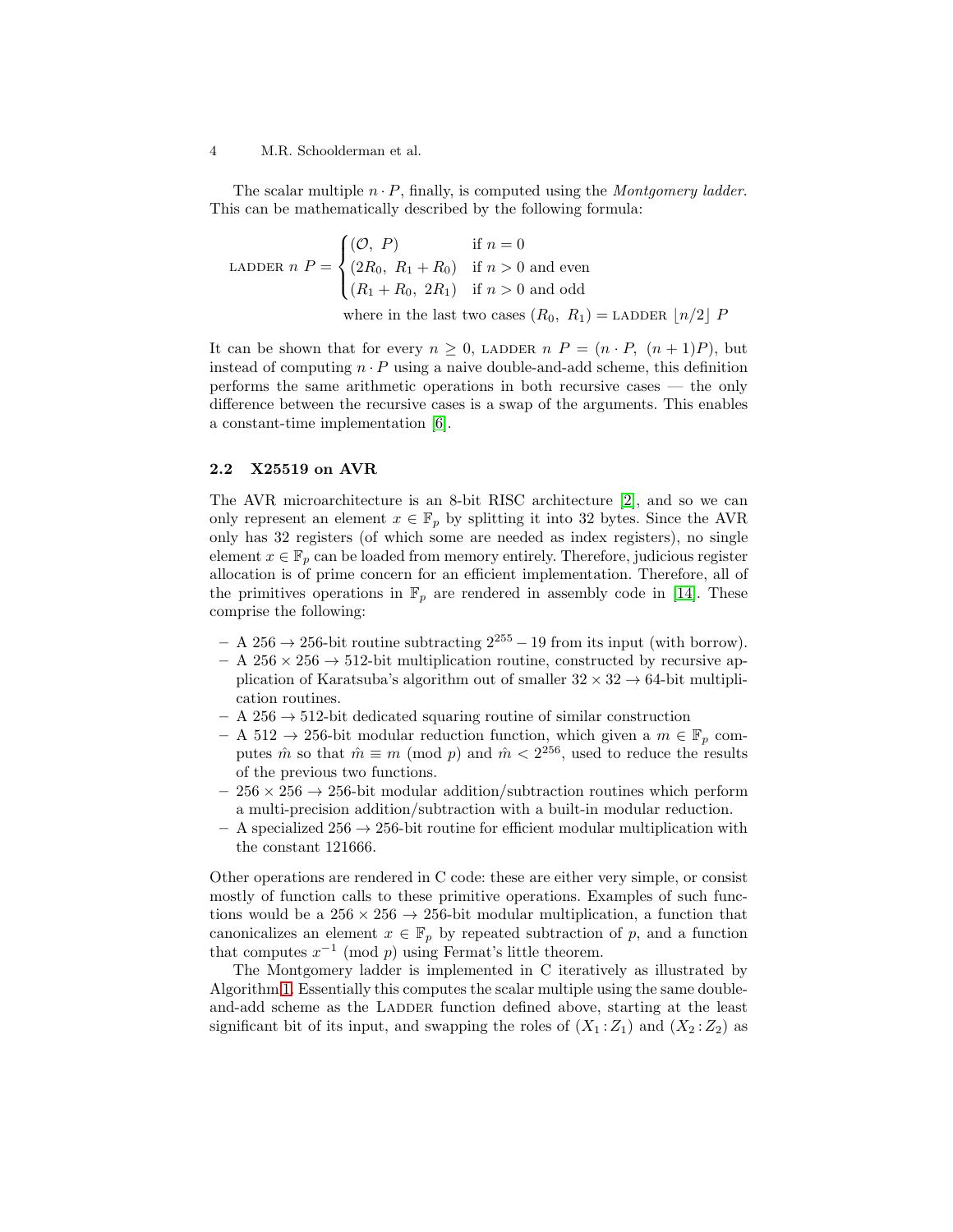needed. We will show in Section [5.1](#page-10-0) that the informal specification given here is not entirely correct. The LADDERSTEP procedure shown in Algorithm [1](#page-4-0) is an optimized implementation of Montgomery's formulas [\[27\]](#page-16-3) for doubling and adding points. Note that the literature usually only presents the Montgomery ladder in this iterated version, often—confusingly—with minor variations to the LADDERSTEP procedure  $[5, 24]$  $[5, 24]$ . We find this optimized form of the Montgomery ladder hard to understand, making its full formal verification desirable.

<span id="page-4-0"></span>

| <b>Algorithm 1</b> Montgomery ladder for scalar multiplication                                |                                                                                                    |
|-----------------------------------------------------------------------------------------------|----------------------------------------------------------------------------------------------------|
| <b>Require:</b> A 255-bit scalar n, and a x-coordinate $x_P$ of a point P                     |                                                                                                    |
| <b>Ensure:</b> Result $(X:Z)$ satisfies $x_{n} \in X \cdot Z^{-1}$                            |                                                                                                    |
| $(X_1:Z_1) \leftarrow (1:0); (X_2:Z_2) \leftarrow (x_P:1); prev \leftarrow 0; j \leftarrow 6$ |                                                                                                    |
| for $i \leftarrow 31$ downto 0 do                                                             |                                                                                                    |
| while $j \geq 0$ do                                                                           |                                                                                                    |
| $bit \leftarrow \mathbf{bit} \; 8i + j \; \mathbf{of} \; n$                                   |                                                                                                    |
| $swap \leftarrow bit \oplus prev; prev \leftarrow bit$                                        |                                                                                                    |
|                                                                                               | if swap then $(X_1:Z_1, X_2:Z_2) \leftarrow (X_2:Z_2, X_1:Z_1)$ $\Rightarrow$ by conditional moves |
| LADDERSTEP $(x_P, X_1 : Z_1, X_2 : Z_2)$                                                      |                                                                                                    |
| $i \leftarrow i-1$                                                                            |                                                                                                    |
| end while                                                                                     |                                                                                                    |
| $i \leftarrow 7$                                                                              |                                                                                                    |
| end for                                                                                       |                                                                                                    |
| return $(X_1:Z_1)$                                                                            |                                                                                                    |
| procedure LADDERSTEP                                                                          | $Z_1 \leftarrow T_2 \cdot 121666$                                                                  |
| $T_1 \leftarrow X_2 + Z_2$                                                                    | $Z_1 \leftarrow Z_1 + X_1$                                                                         |
| $X_2 \leftarrow X_2 - Z_2$                                                                    | $Z_1 \leftarrow T_2 \cdot Z_1$                                                                     |
| $Z_2 \leftarrow X_1 + Z_1$                                                                    | $X_1 \leftarrow Z_2 \cdot X_1$                                                                     |
| $X_1 \leftarrow X_1 - Z_1$                                                                    | $Z_2 \leftarrow T_1 - X_2$                                                                         |
| $T_1 \leftarrow T_1 \cdot X_1$                                                                | $Z_2 \leftarrow (Z_2)^2$                                                                           |
| $X_2 \leftarrow X_2 \cdot Z_2$                                                                | $Z_2 \leftarrow Z_2 \cdot x_P$                                                                     |
| $Z_2 \leftarrow (Z_2)^2$                                                                      | $X_2 \leftarrow T_1 + X_2$                                                                         |
| $X_1 \leftarrow (X_1)^2$                                                                      | $X_2 \leftarrow (X_2)^2$                                                                           |
| $T_2 \leftarrow Z_2 - X_1$                                                                    | end procedure                                                                                      |
|                                                                                               |                                                                                                    |

# 3 Why3 Verification Platform

Why3 [\[17\]](#page-16-2) is a verification platform for deductive program verification. It comprises the typed programming language WhyML (which can be annotated with functional contracts and assertions), as well as libraries for reasoning about specific types of objects (such as arrays, bit-vectors, bounded and unbounded integers), which the user can also extend. A weakest-precondition calculus generates the correctness condition for an annotated program, which Why3 then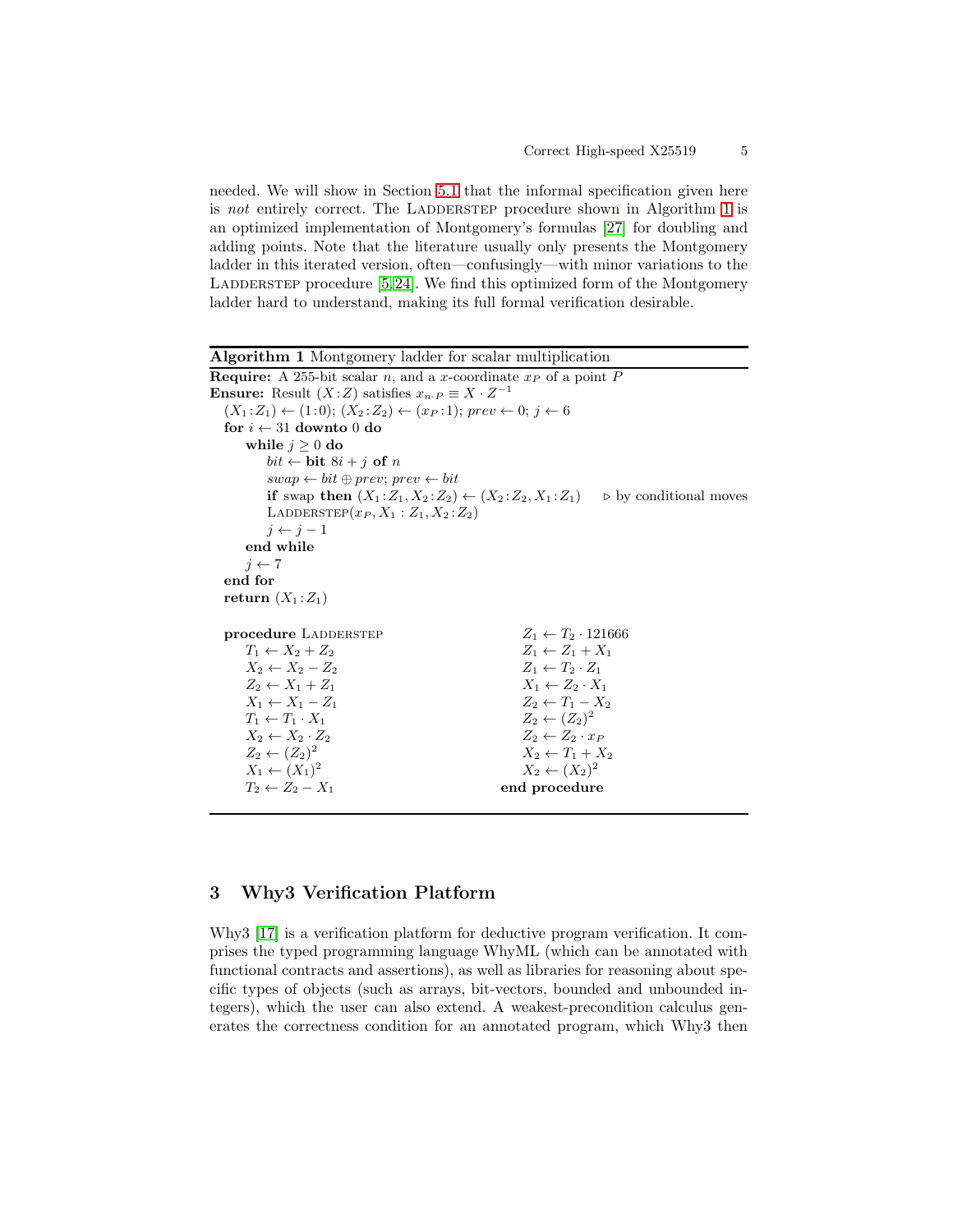transforms into the input language for various automated or interactive provers. Besides assertions and contracts, WhyML also provides other means of instrumenting programs to aid verification. We highlight two:

- Ghost code is guaranteed by the type system to not have any effect on the actual execution on the code, but can be used to compute witnesses for use in verification goals.
- Abstract blocks can be used to summarize multiple operations with a single functional contract.

An advantage of Why3's reliance on automatic provers is that verification does not need to be the last step in a waterfall-like process. When a program (or specification) is changed, most of the verification conditions that held previously can usually be solved again at the press of a button, even when the change affects them. Similarly, if a prover can solve one instance of a problem, it can usually given enough time—handle similar or larger instances, allowing for proofs to be transplanted. For instance, we recycled parts of the proofs of [\[30\]](#page-16-4). Since Why3 uses multiple provers in concert, we are not restricted by the limitations of one particular (version of) a prover. In this sense, proofs seem robust.

On the other hand, too much irrelevant information can hinder automatic provers. Sometimes an assertion frustrates a proof that is completely unrelated to it. In this sense, proofs can also be brittle. Thus, for large verification tasks keeping the proof context small is vitally important. We used Why3's module system, *ghost code* and *abstract blocks* to keep the proof context manageable.

# <span id="page-5-0"></span>4 Correctness of Low-level Code

In the implementation we are considering, all primitives for implementing the field arithmetic needed for computing in  $\mathbb{F}_p$  are implemented in assembly code. With the exception of the multiplication routine, this code is free of conditional branches. In the multiplication routine, branches are used, but in every case, both branches take the same amount of clock cycles and perform the same sequence of memory accesses. This should prevent a side-channel attack such as described by Genkin et al. [\[18\]](#page-16-9), which exploits observed timing differences. Our formal verification effort therefore only focuses on the functional correctness and memory-safety of these routines.

Since 256-bit operations are not natively supported on any CPU, an X25519 implementation usually chooses a representation where an element  $x \in \mathbb{F}_p$  is represented in *n limbs* in radix  $2^w$ ; that is,  $x = \sum_{i=0}^n 2^{iw} x_{[i]}$  for the limbs  $x_{[0]}, x_{[1]}, \ldots, x_{[n-1]}$ . If these limbs can contain more than w bits of information, this representation is called unpacked, and any carry that occurs during computation does not need to be propagated to the next limb immediately. An unpacked representation with few limbs is more efficient, and is thought to be more convenient for verification [\[10,](#page-15-1) [35\]](#page-17-0). On the implementation for the AVR a packed representation of 32 limbs in radix  $2^8$  is used, and every part of the code is forced to handle carry-propagation.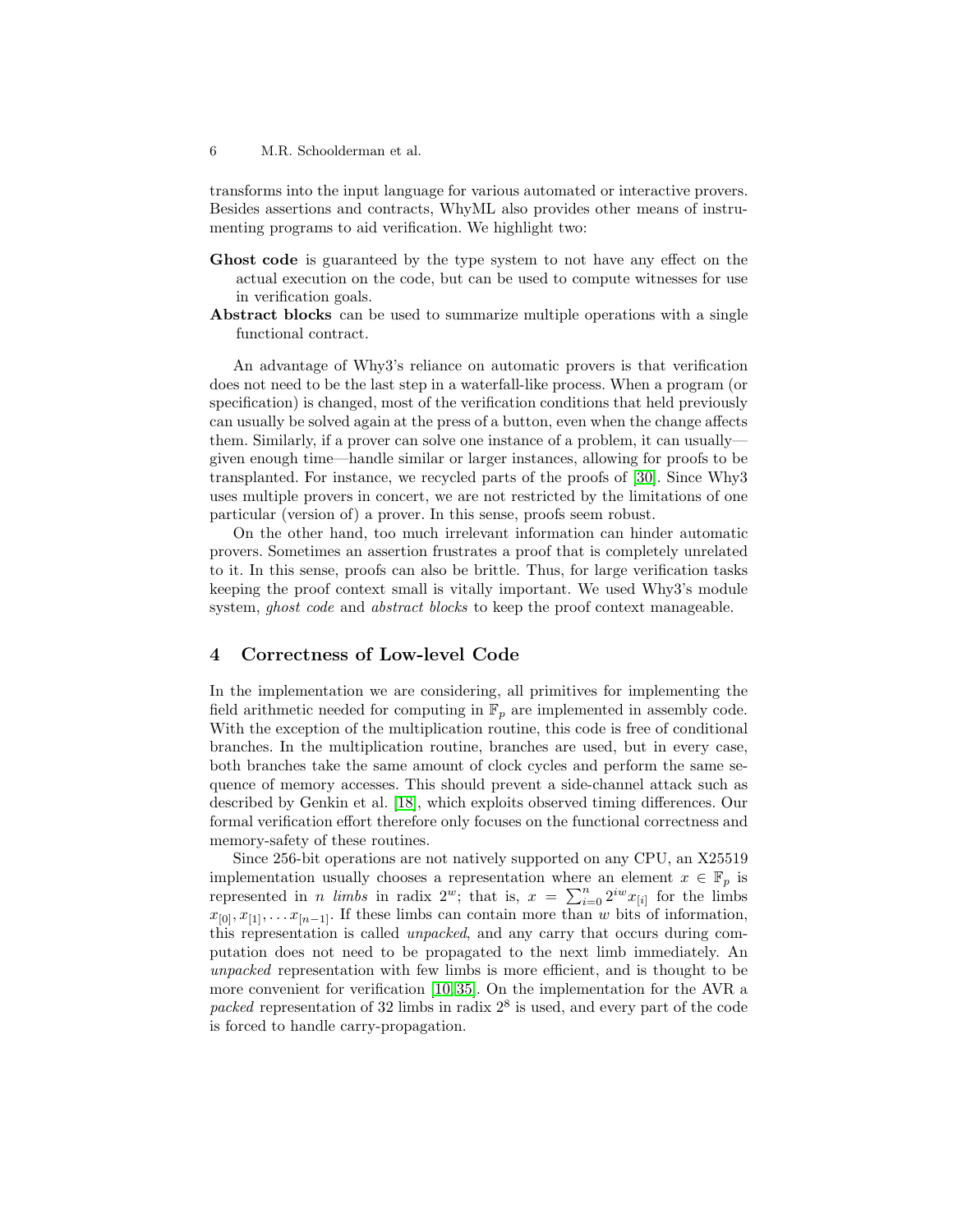Globally, our approach follows that of [\[30\]](#page-16-4); we specify the representation of a 256-bit multi-precision integer in terms of an 8-bit memory model, model every AVR mnemonic that is needed as a WhyML function, and mechanically translate the assembly code to this model for verification with Why3.

### <span id="page-6-0"></span>4.1 A Re-usable Validated AVR Machine Model

For modeling the processor state, we use the concept of an *8-bit address space*, which is a Why3 map of addresses to integers, suitably restricted:

```
type address_space = { mutable data: map int int }
  invariant { forall i. 0 \leq self.data[i] \leq 256 }
```
The AVR register file, data segment, and stack are all modeled as separate address spaces. This of course means that our model is an underspecification, but most assembly code conforms to this simplified model. Memory size restrictions are not part of the definition of an address space, as it is more convenient to express them as pre-conditions for the AVR instructions that manipulate memory. To model the carry and 'bit transfer' CPU flags, we use the equivalent of a ref bool; the value of all other flags are unspecified. We also use ghost registers [\[30\]](#page-16-4) to track register updates inside abstract blocks using Why3's type system.

Since we needed to model many AVR instructions, we first implemented (in WhyML) a *primitive instruction set* of common operations on these *address* spaces, such as reading and writing 8-bit and 16-bit values represented either by their integer value, or as bit-vectors. These operations are verified for consistency with the *8-bit address space*. This instruction set is then used to *implement* all required AVR instructions following the official specification [\[2\]](#page-15-5).

For example, for the SUBI instruction, the AVR specification tells us that a constant  $K$  will be subtracted from its destination register, and the carry flag will be set to  $\overline{r_7} \cdot K_7 + K_7 \cdot r_7' + r_7' \cdot \overline{r_7}$  (in boolean arithmetic), where  $x_7$  denotes the most significant bit of an 8-bit value x, and  $r, r'$  are the previous and updated values of the destination register, respectively. In terms of our primitives, we can state this as:

```
let subi (rd: register) (k: int)
  requires \{ 0 \le k \le 255 \}= let rdv = read_byte reg rd in
  let res = clip (rdv - k) in
  set_byte reg rd res;
  cf.value \leq (not ar_nth rdv 7 && ar_nth k 7 ||
               ar_nth k 7 && ar_nth res 7 ||
               ar_nth res 7 && not ar_nth rdv 7)
```
While this follows the official specification closely, it is not very useful for verifying programs. Capturing the common notion that the carry flag gets set if and only if  $r < K$  can be done by adding a Why3 contract for subi: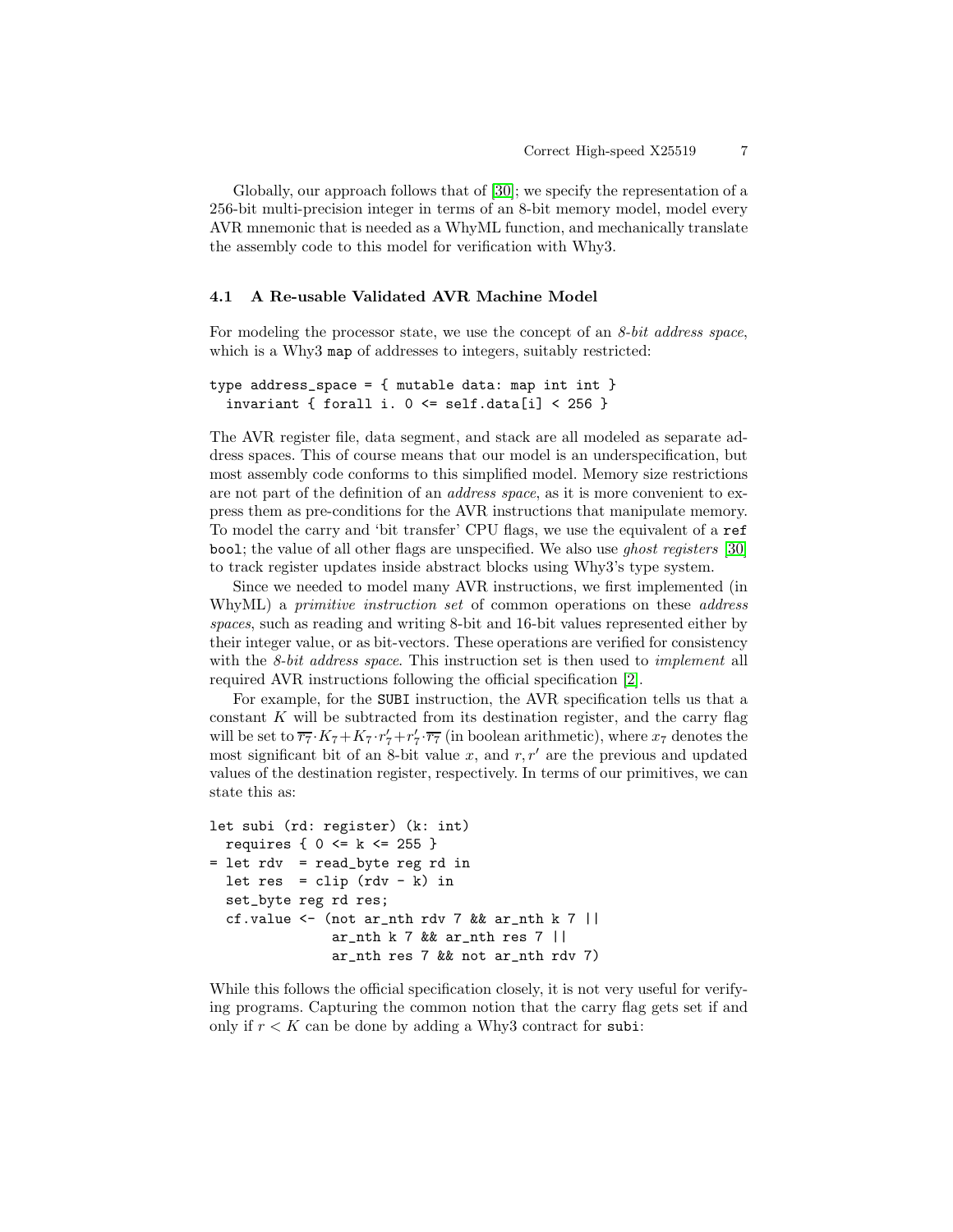```
ensures { reg = old reg[rd <- mod (old (reg[rd] - k)) 256] }
ensures \{ \text{?cf} = -div (\text{old (reg[rd] - k)}) \text{ 256 } \}
```
That is, the register file gets updated with the destination register receiving  $(r - K)$  mod 256, and the numeric value of the carry flag will be  $-\lfloor \frac{r-K}{256} \rfloor$ .

Why3 allows us to verify that this contract is satisfied by the AVR specification.[5](#page-7-0) Also, if a different contract were discovered to be more useful, it could easily be replaced while maintaining validity of the model.

Extensions to the model Some of the code verified featured a limited form of branching. We modeled this using a WhyML function that throws an exception if the branch is taken; this exception is then handled at the appropriate location.

In two locations, data on the stack was allocated for use with memory operations, which our simplified model did not support. We resolved this by adding the requirement that the stack pointer does not alias with any of the ordinary data inputs, and checking manually whether the code conforms to the conventions for accessing memory on the stack. As we will explain in Section [6.2,](#page-12-1) this turned out not to be the case, necessitating modifications.

#### 4.2 Proving the correctness of AVR assembly code

For all of the assembly routines, we of course want to show functional correctness. However, since these routines must interface with C code, we also have to verify that they are well-behaved. This means proving that they only modify the memory that they are allowed to (i.e. temporary data on the stack or that passed by the caller as a pointer), that they leave the stack in a consistent state, and that they adhere to the C calling convention for the AVR [\[19\]](#page-16-11).

Note that there are two versions of the 256-bit multiplication routines in [\[14\]](#page-15-4): one which uses function calls to the respective 128-bit operation, and one which inlines everything for a very minor increase in speed. We consider the former to be the more relevant one, and so have chosen that as our verification target.

Quantitative verification results are shown in Table [1.](#page-8-0) The vast majority of the goals were discharged by CVC3 and CVC4. The number of annotations required gives a rough measure of the manual effort. This is a subjective number since not every annotation represents the same amount of effort. As a point of reference, verifying fe25519 mul121666 was measured to take 16 hours of work.

Verification by partitioning into blocks The  $256 \times 256$ -bit multiplication is constructed by using calls to a  $128 \times 128$ -bit multiplication routine using Karatsuba's method. The  $128 \times 128$ -bit multiplication routine itself, is comprised of three in-line applications of a  $64 \times 64$ -bit Karatsuba multiplication, the basic version of which was verified earlier in [\[30\]](#page-16-4). Some parts of this earlier proof could in fact simply be re-used.

<span id="page-7-0"></span><sup>5</sup> For SUBI, this also revealed a mistake in online documentation.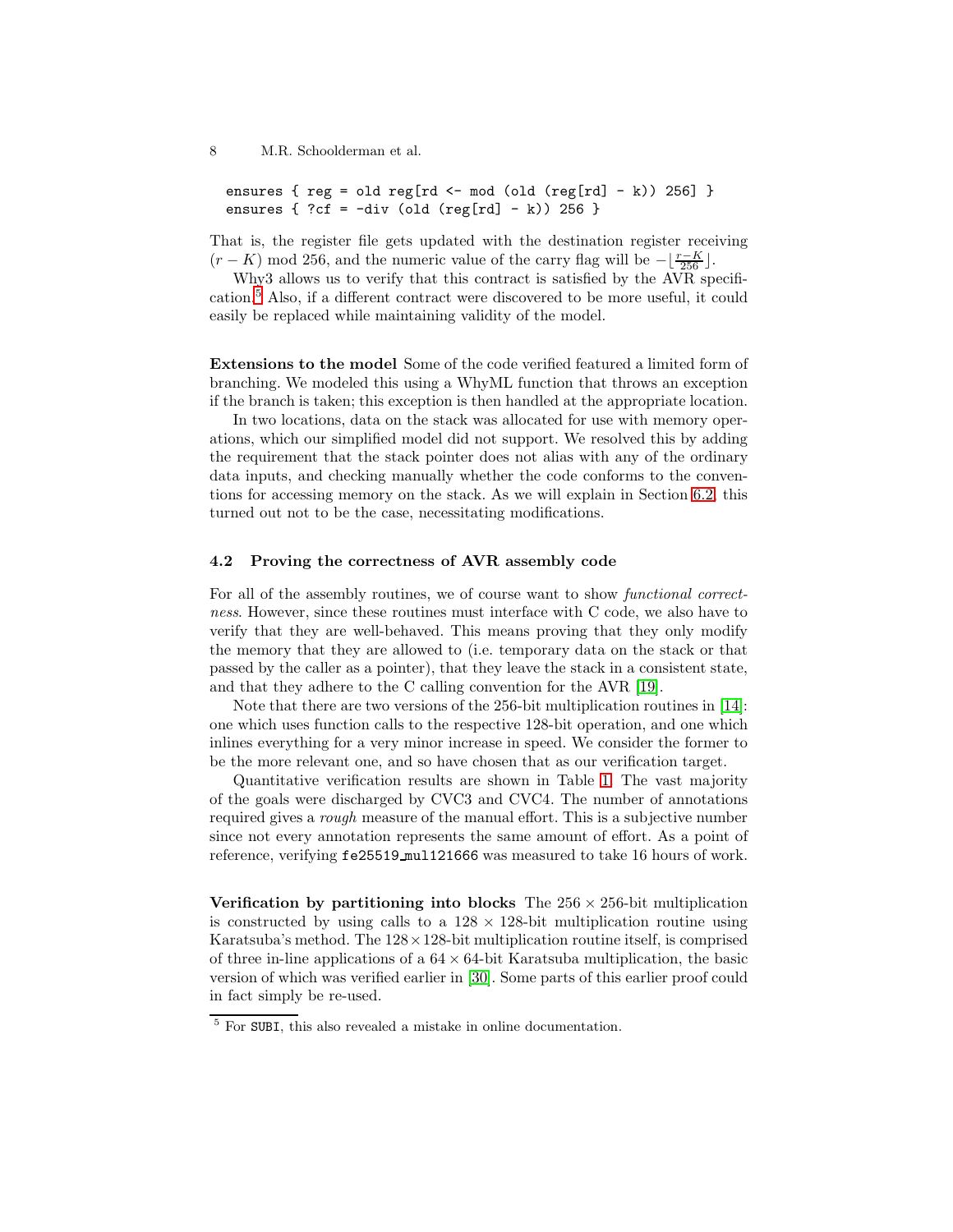| function                |      | instructions user annotations generated goals CPU time |     |         |
|-------------------------|------|--------------------------------------------------------|-----|---------|
| bigint_mul256:mul128    | 1078 | 122                                                    | 300 | 1504.6s |
| bigint_mul256           | 693  | 85                                                     | 506 | 2000.1s |
| bigint_square256:sqr128 | 672  | <b>26</b>                                              | 135 | 363.8s  |
| bigint_square256        | 493  | 38                                                     | 359 | 1796.6s |
| bigint subp             | 103  | 12                                                     | 84  | 184.0s  |
| $fe25519$ $red$         | 305  | 41                                                     | 182 | 155.3s  |
| fe25519_add             | 242  | 52                                                     | 209 | 156.4s  |
| $fe25519$ sub           | 242  | 53                                                     | 212 | 119.6s  |
| fe25519_mul121666       | 138  | 56                                                     | 149 | 393.0s  |

<span id="page-8-0"></span>Table 1. Results of verifying the X25519 field arithmetic in AVR assembly

For the 128-bit and 256-bit larger versions, the proofs followed a similar approach, with one notable change. For the smaller Karatsuba routines, it sufficed to identify 7 'blocks' of code, and state their operations in contextual terms—i.e., specifying which part of Karatsuba's algorithm each block performed. For more than one level of Karatsuba, this becomes unwieldy. While we kept the identified blocks the same, we found it much more useful—even for routines verified in [\[30\]](#page-16-4)—to specify their effects in purely local terms—i.e, only specifying what its effect is in terms of its immediately preceding state. For some blocks, this simplifies the specification, and actually makes the work for automatic provers slightly easier. In cases where this contextual information is required, it can always be re-asserted later. The only drawback we have found to this method was that on assembly code of this size, it is easy to lose sight of what one is trying to achieve without reliable contextual information.

The 256-bit squaring routine is similarly constructed out of calls to a 128 bit squaring routine; both compute the square of  $A = 2^w A_h + A_l$  as  $A^2 =$  $(2^w + 1)(2^w + A_h^2) - 2^w(A_l - A_h)^2$ , which we are able to verify by partitioning these routines into 5 blocks.

Instrumenting programs with ghost code The routines that perform modular arithmetic are very different in style from the multiplication routines. In the latter, we can apply a decomposition into a small number of large blocks, which allows SMT solvers to do most of the work. The reduction, addition and subtraction routines, by contrast, are highly repetitive—essentially the same read-modify-write sequence repeated several times.

In this case, it was more logical to use a bottom-up approach, summarizing the effects of these short sequences using a WhyML function (essentially the same idea as using an assembly macro), which is then iterated. We discovered, however, that after a few macro applications, SMT solvers were unable to prove memory safety or absence of aliasing. The culprit here seemed to be that the macros accessed memory via LD+/ST+ instructions (which perform a load/store, followed by a pointer increment). Perhaps unsurprisingly, it becomes increasingly hard for SMT solvers to reason about out what address an index register is referring to after many modifications have been applied to it.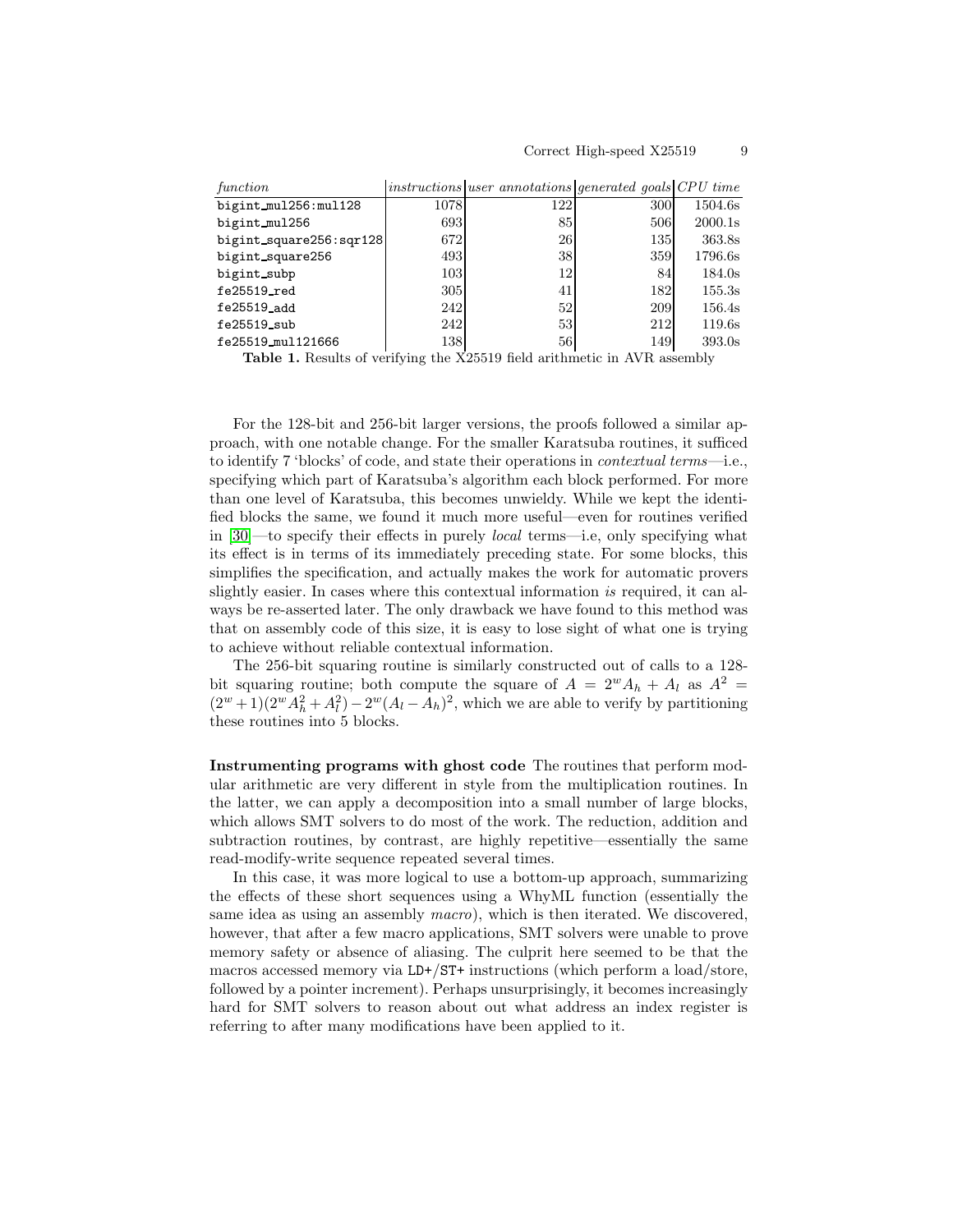In our routines (and we suspect, commonly in similar cases) such addresses are however perfectly obvious, and can be statically deduced. We therefore instrumented the code with *ghost arguments*, which supply this missing information. As a simple example of this technique (which was also used in the  $256 \times 256$ bit multiplication routine), we can make the AVR LD+ instruction (modeled as the WhyML function AVRint.ld inc) more amenable to verification by instrumenting it with ghost arguments:

```
let ld_inc' (dst src: register) (ghost addr: int)
  \ldots (* the specification of AVRint. ld_inc *)
 requires { uint 2 reg src = addr }
= AVRint.ld_inc dst src
```
On the surface, this just appears to add a needless pre-condition; however, once this correlation between addr and uint 2 reg src is established, SMT solvers can use this information to easily deduce what address the index register used is referring to.

## <span id="page-9-0"></span>5 Correctness of the C Code

The X25519 implementation we verify also consists of around 300 lines of C code, which interfaces directly with the assembly routines verified in Section [4.](#page-5-0) Many routines are short and simple, and verification for them is a straight-forward application of Why3.

To ensure that the C code and the assembly code are both verified with respect to the same logical foundations, we translate C by hand into the WhyML primitives from Section [4.1,](#page-6-0) that underpin the AVR instruction set model. However, since a C compiler handles allocation of global and local variables, using one address space to model memory would be impractical and incorrect, as it would force the model to make assumptions about the memory layout. So instead, every array object is modeled as residing in its own address space. An added benefit of this is that Why3's type system will enforce that arguments do not alias. The minor drawback is that some functions can be called to perform in-place updates, which does requires aliasing. These functions have to be modeled and verified for both cases separately.

For the assembly routines that interface with the C code, abstract specifications are added by duplicating the contracts of the verified assembly routines, and removing the pre- and post-conditions related to the C calling conventions.

The verification results are listed in Table [2.](#page-10-1) Among the field operations, it is notable that fe25519 unpack and fe25519 invert generate more goals. The former is due to its (RFC-required) bit-masking of its input, which we specify as a reduction mod  $2^{255}$ . We suspect our proof of this function can be further optimized, but decided against spending time on this. Note that the field arithmetic code actually operates on a packed representation, so unpack and pack functions are otherwise simply copy-operations.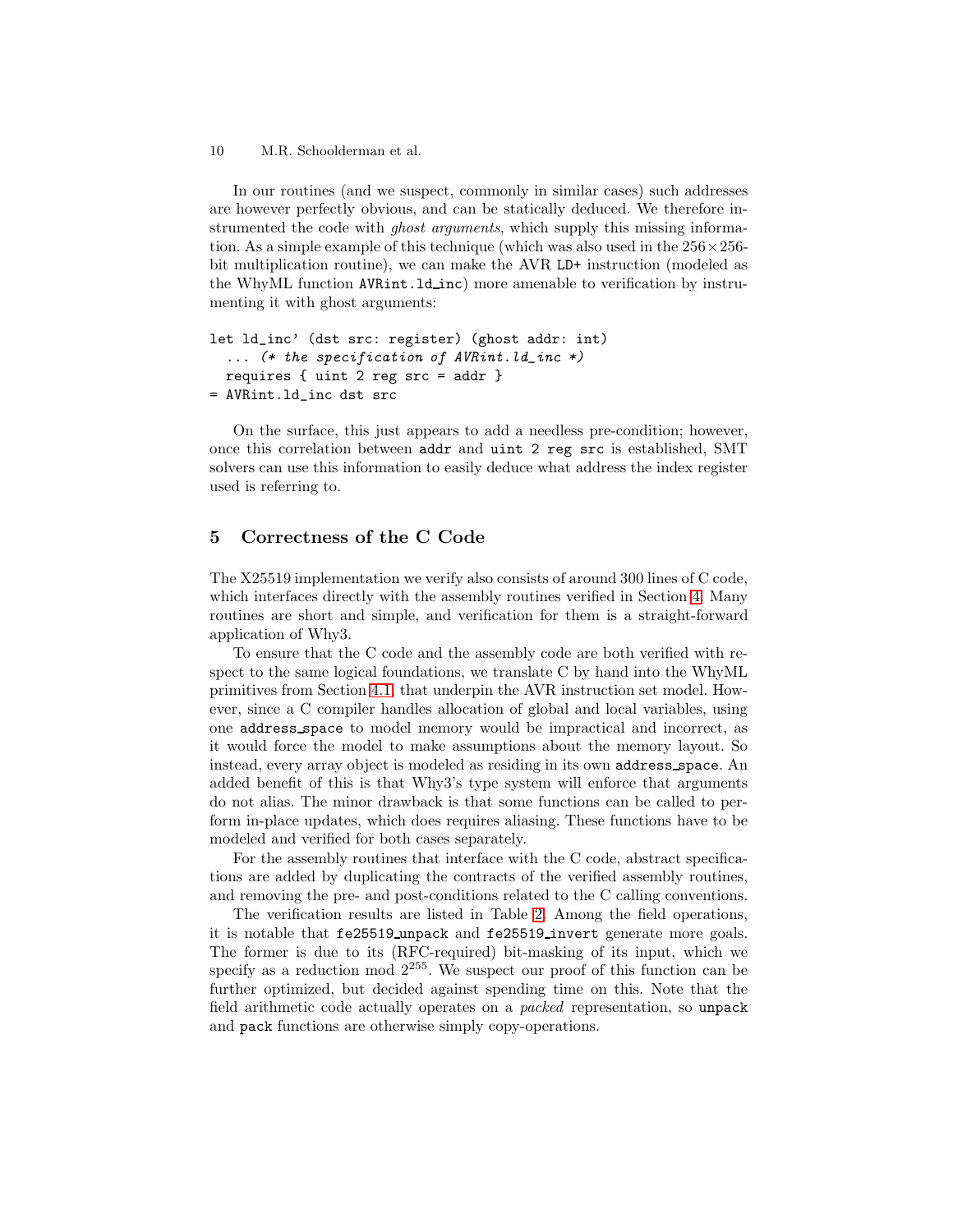The fe25519\_invert function computes  $x^{2^{255}-21}$  (mod p) using sequences of modular square-and-multiply steps. This makes it very similar to repetitive assembly code, and it is treated the same way: we instrument the code with ghost arguments in a highly regular fashion which specify the actual value of intermediate results—which interestingly was more or less a formalization of the inline comments provided by the original authors. Also, abstract blocks helped keep the number of verification conditions small.

For the verification of the last three routines in Table [2,](#page-10-1) verification was 'simply' an effort of finding the correct invariants and assertions that guided the automatic provers to the desired conclusion within an acceptable amount of CPU time. To achieve the final conclusion presented in Section [5.2,](#page-11-0) it is required to know that  $2^{255-19}$  is a prime number; we took the pragmatic route and stated this as an axiom in Why3. To see that  $x^{2^{255}-21}$  is the multiplicative inverse of  $x$  also requires Fermat's little theorem, which we instead proved inside Why3 using *ghost code* that traces a direct proof using modular arithmetic showing that for any integer  $a$  not divisible by a prime  $p$ , it is the case that  $a^{p-1} \prod_{i=1}^{p-1} i \equiv \prod_{i=1}^{p-1} a \cdot i \equiv \prod_{i=1}^{p-1} i$ , and therefore  $a^{p-1} \equiv 1$ .

| function                      |        | lines user annotations generated goals CPU time |     |        |
|-------------------------------|--------|-------------------------------------------------|-----|--------|
| fe25519_setzero               | 3      |                                                 |     | 0.4s   |
| fe25519_setone                | 4      |                                                 |     | 0.4s   |
| fe25519_neg                   | 3      |                                                 | 3   | 0.2s   |
| $fe25519$ _ $cmov$            | 5      |                                                 | 10  | 36.5s  |
| fe25519_freeze                | 4      |                                                 | 9   | 4.7s   |
| fe25519_unpack                | 4      |                                                 | 30  | 41.0s  |
| fe25519 pack                  | 5      |                                                 | 11  | 1.6s   |
| fe25519_mul                   | 3      |                                                 |     | 0.2s   |
| fe25519_square                | 3      |                                                 |     | 0.1s   |
| fe25519_invert                | 51     | 49                                              | 306 | 557.3s |
| work cswap                    | 8      |                                                 | 13  | 3.8s   |
| ladderstep                    | 26     | 22                                              | 80  | 202.8s |
| mladder                       | 26     | 22                                              | 140 | 345.1s |
| crypto_scalar_mult_curve25519 | $13\,$ | 27                                              | 57  | 74.2s  |

<span id="page-10-1"></span>Table 2. Results of verifying the X25519 C routines

### <span id="page-10-0"></span>5.1 Verifying the Montgomery Ladder

Montgomery [\[27\]](#page-16-3) provides formulas for doubling and differential addition of points on an elliptic curve, where only the x-coordinates of these points on the curve are used. As mentioned in Section [2.1,](#page-2-2) these x-coordinates are represented as ratios  $(X:Z)$ , where  $x \equiv X \cdot Z^{-1}$  mod p. The point at infinity  $\mathcal{O}$ , which is not on the curve, is represented by  $(X:Z)$  with  $X \neq 0, Z = 0$ . The degenerate case  $(0:0)$  does not represent anything.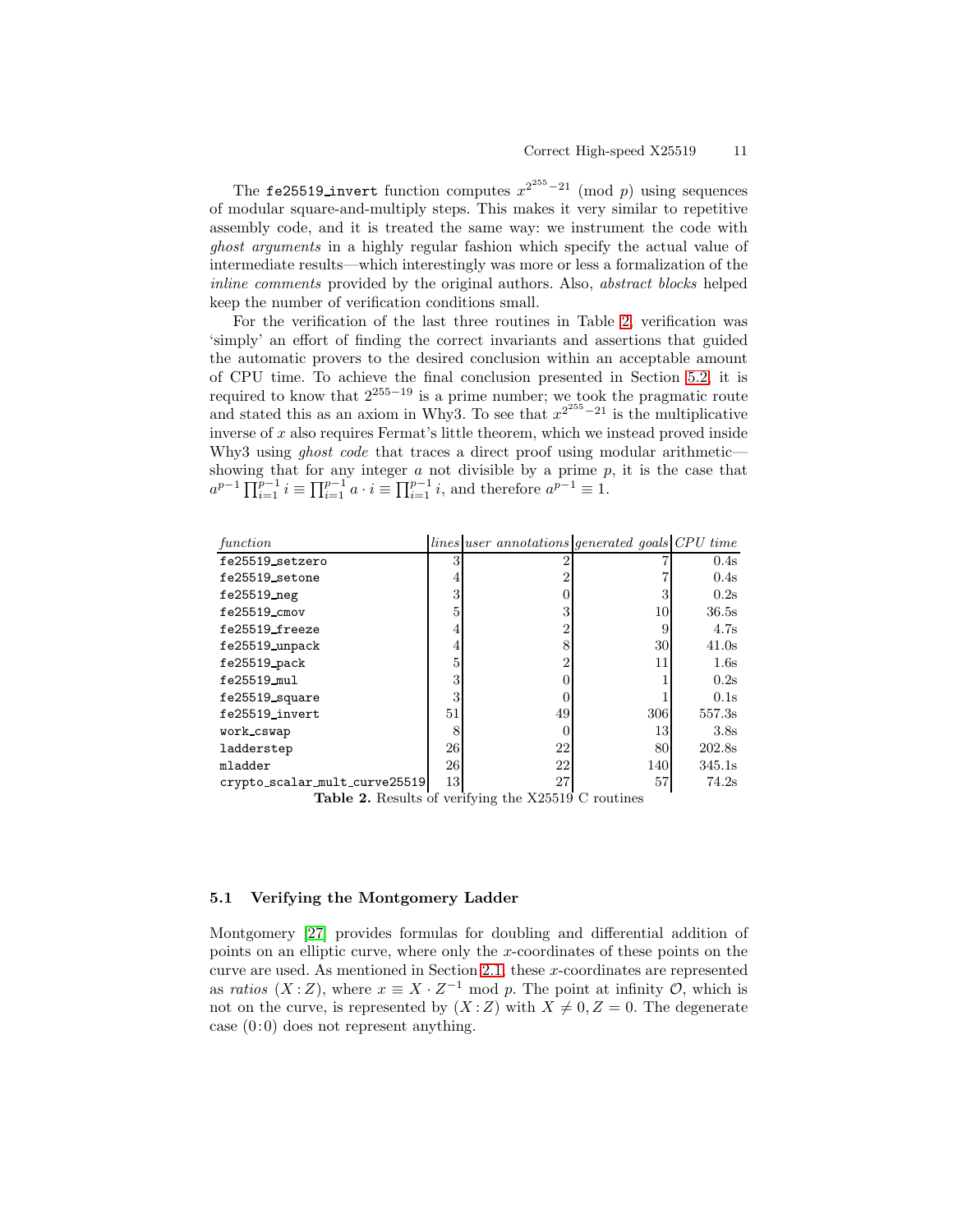For Curve25519, Montgomery's formulas are proven correct for all cases by Bernstein [\[5\]](#page-15-6), and look as follows:

$$
X_{2n} = (X_n^2 - Z_n^2)^2
$$
  
\n
$$
Z_{2n} = 4X_n Z_n (X_n^2 + 486662X_n Z_n + Z_n^2)
$$
  
\n
$$
Z_{m+n} = 4Z_{m-n} (X_m X_n - Z_m Z_n)^2
$$
  
\n
$$
Z_{m+n} = 4X_{m-n} (X_m Z_n - Z_m X_n)^2
$$

If the x-coordinate of the point  $nP$  is the ratio  $(X_n:Z_n)$ , then  $(X_{2n}:Z_{2n})$  is the ratio for the point  $(2n)P$ . Likewise, from  $x_{nP}$  and  $x_{mP}$ , we can compute  $x_{(m+n)P}$  provided we also know  $x_{(m-n)P}$ .

We have proven that the ladderstep procedure (see Algorithm [1\)](#page-4-0), given values  $(x, X_n : Z_n, X_m : Z_m)$ , computes  $(X_{2n} : Z_{2n}, X_{m+n} : Z_{m+n})$  as specified by these point doubling and addition formulas, with  $X_{m-n} = x$ , and  $Z_{m-n} = 1$ .

To verify the function mladder (Algorithm [1\)](#page-4-0), we define a formal specification in Why3 of the Montgomery ladder as presented in Section [2.1,](#page-2-2) but using the above formulas for doubling and addition. We verify that mladder adheres to this specification: if for some 255-bit integer s and x-coordinate  $x_P$ , LADDER s  $(x_P:1)$ returns  $(X:Z)$  as the first component of its result, mladder computes  $(X:Z)$ such that  $X \equiv X$  and  $Z \equiv Z \pmod{p}$ .

Importantly, for this result to hold, we found it necessary to require that  $s$ is even, and has its most significant bit set. The former is necessary, as an odd s would leave the results of Algorithm [1](#page-4-0) in a state where a final swap is still needed. Having bit 254 in s set is necessary, as it prevents Algorithm [1](#page-4-0) from performing the doubling formula on the 'point at infinity', which would make it impossible to demonstrate the strict correspondence.

These requirements on s are however taken care of by the existence of the 'clamping' operation in X25519, which requires  $s \in \{2^{254} + 8k : 0 \le k < 2^{251}\}.$ Having s a multiple of 8 is crucial for the mathematical security of X25519 [\[24\]](#page-16-6). Setting the high bit is done for entirely different reasons: to prevent programmers from applying a non-constant-time optimization that reveals information about the scalar s [\[23\]](#page-16-10). Our formal proof was greatly helped by this choice, perhaps providing more justification for it.

### <span id="page-11-0"></span>5.2 A Succinct Specification of X25519

The function crypto scalar mult is our ultimate verification goal. We show the most important part of the specification proven in Why3 here:

```
val crypto_scalarmult_curve25519 (r s p: address_space)
  ensures \{ uint 32 r = mod (uint 32 r) p25519 \}ensures \{ let xp = mod (uint 32 p) (pow2 255) in
            let mult = scale (clamp (uint 32 s) xp in
            if mult ~ infty then
             uint 32 r == 0else
              uint 32 r ==~ mult }
```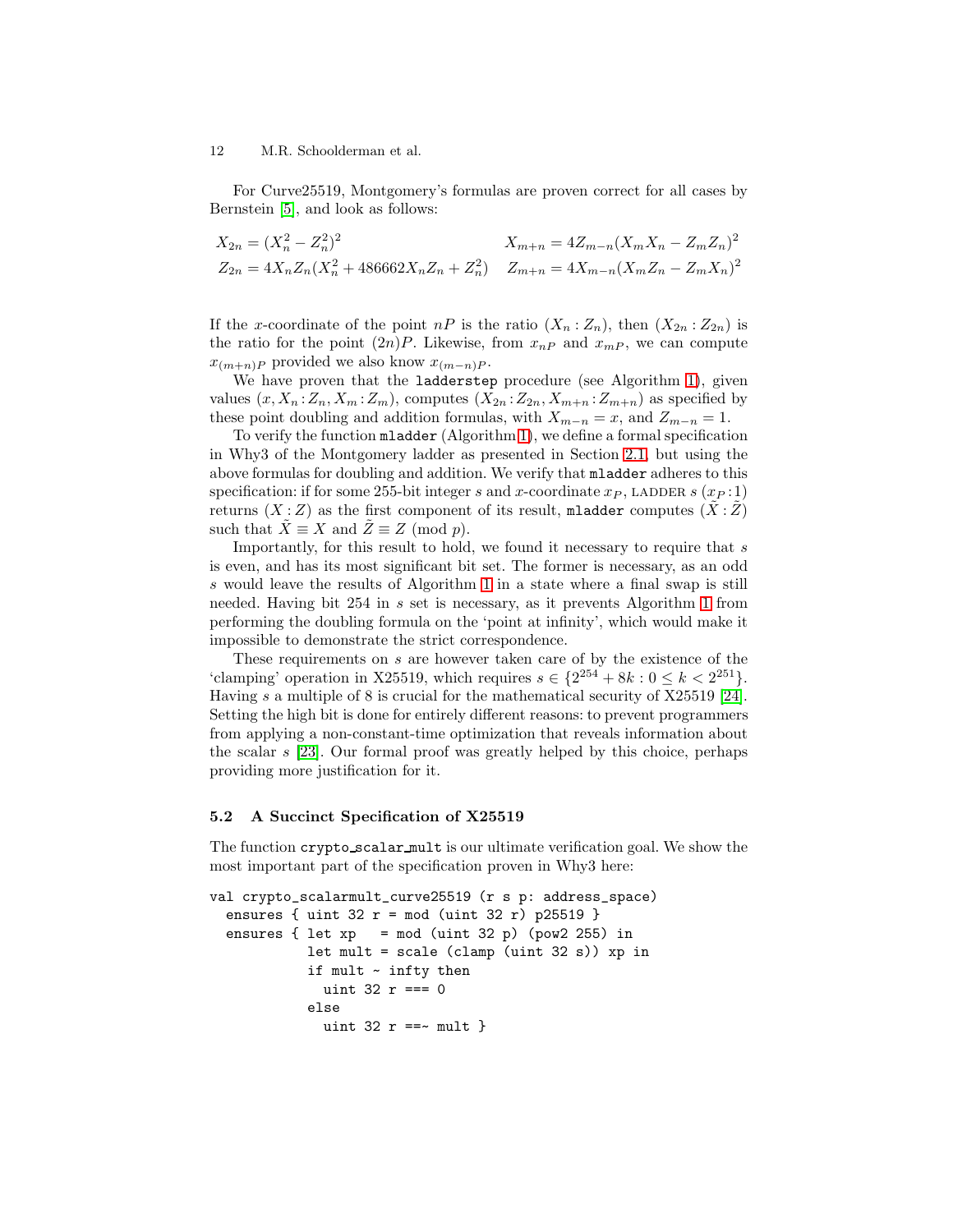Informally, the first post-condition states that the result is in canonical form, i.e. fully reduced. The second post-condition states that, after the high bit of the x-coordinate of P is masked (as per RFC7748 [\[24\]](#page-16-6)), a ratio  $(X:Z)$  representing the x-coordinate of  $[s] \cdot P$  is computed using repeated application of Montgomery's formulas (where  $[s]$  is the clamped value of s). If  $[s] \cdot P$  happens to be  $\mathcal{O}$ , the function writes a zero result; otherwise the result will be equivalent to  $x_{[s]_i,P}$ .

Note that is not possible to distinguish the result  $[s] \cdot P = \mathcal{O}$  and  $x_{[s]} = 0$ . However, for every point  $P$  whose y-coordinate is not-zero, X25519 also does not distinguish P and  $-P$ ; this specification elucidates that  $\mathcal O$  and the point at the origin  $(x = 0, y = 0)$  are similarly unified.

## <span id="page-12-0"></span>6 Improved X25519 for AVR

Several small improvements were observed, which we confirmed by a formal proof. Two instructions in the  $128 \times 128$ -bit multiplication assembly routine could be removed with no impact on the formal proof, confirming they were unnecessary. In fe25519\_freeze, the routine bigint\_subp is called twice to fully reduce an integer mod  $2^{255} - 19$ . We were able to verify that one call suffices, since in the current implementation it is always applied to a result that is already partially reduced.

#### 6.1 Memory Safety

In [\[30\]](#page-16-4), several version of the Karatsuba implementations could compute incorrect results if the memory locations used for storing input and output were aliased, so we were naturally curious about aliasing in the X25519 implementation. We found that the prohibition on aliasing also applies to the 128-bit and 25[6](#page-12-2)-bit multiplication/squaring routines, $6$  and the fe25519 red modular reduction function. The modular addition/subtraction routines and fe25519 mul121666 were verified to be safe when used for in-place update operations.

The C code calls all these functions accordingly, so aliasing never becomes an issue. We did add a restrict keyword to the function prototypes for which argument aliasing results in undefined behavior.

### <span id="page-12-1"></span>6.2 Interrupt Safety

The 256-bit multiplication and squaring routines use function calls to the 128-bit versions to compute their results, which expect their arguments to be in memory. One of these calls multiplies an intermediate result and so has to write this back to memory using the stack.

However, the original code did this by writing the data below the stack pointer. This means that if the microcontroller is interrupted importunely (e.g.

<span id="page-12-2"></span> $6$  As a peculiar exception: the 128-bit squaring routine will function properly when reading from address i and writing to address  $i + 8$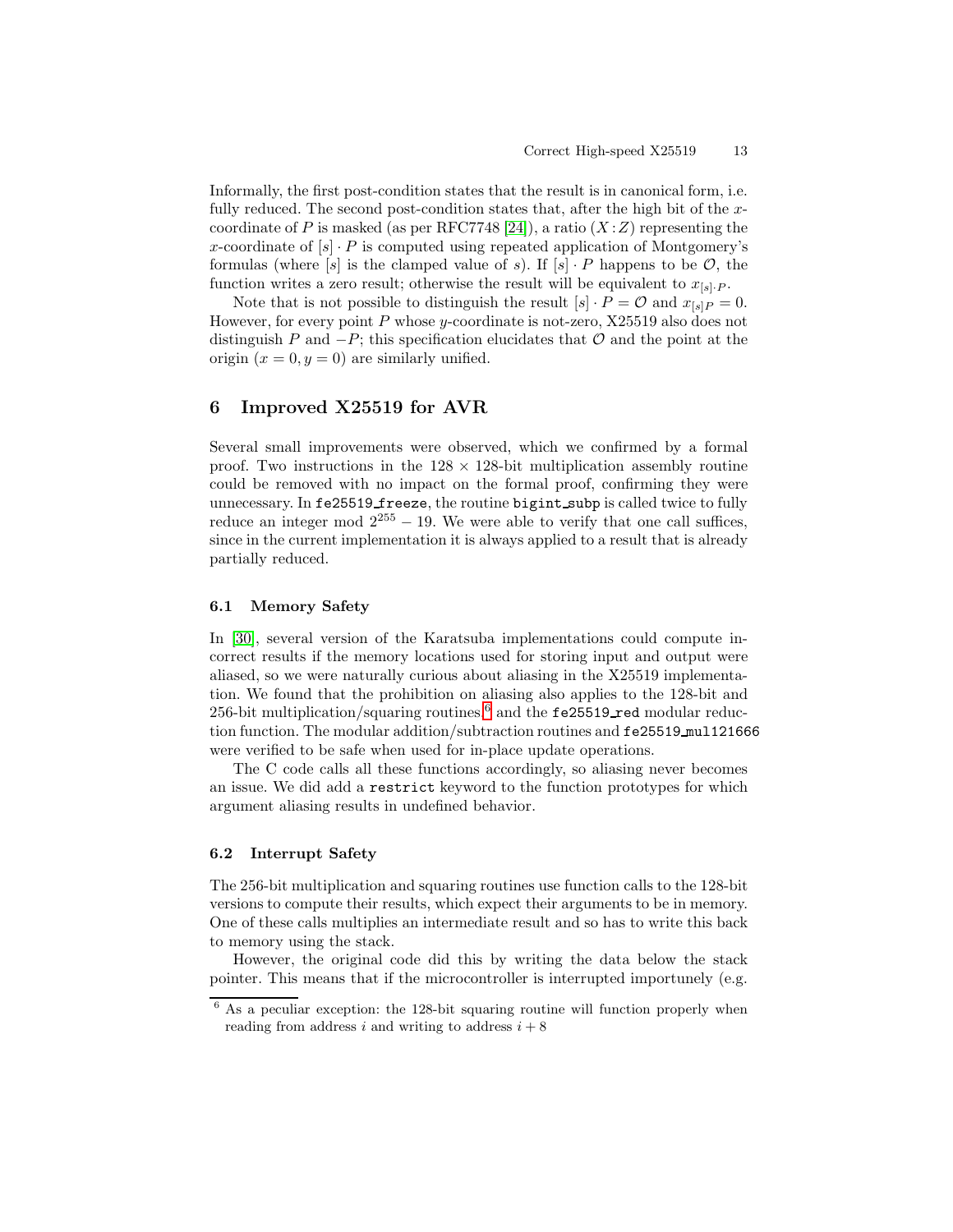due to a timer or I/O event), and an associated interrupt service routine needs this stack space for local variables, this data is clobbered. The problem can be demonstrated by forcing an interrupt.

This problem was discovered during the modeling phase of verification, as our initial AVR model needed an extension to support direct access to the stack pointer, forcing us to consider the conditions under which this is allowed. We replaced the faulty code with code that moves the stack pointer using an idiomatic sequence [\[3\]](#page-15-9), which we added to our model. Due to our formal proof, we were also able to see that in the  $256 \times 256$ -bit multiplication some of the memory reserved for the final output was available for use as a temporary, reducing the amount of total stack space required by 32 bytes.

# 7 Related Work

Verified cryptography has gained much interest. In [\[35\]](#page-17-0), a verified library of elliptic curves written in  $F^*$  is presented. These provide the foundation for the C implementation of X25519 in the HACL<sup>\*</sup> library [\[34\]](#page-17-1): an implementation is created in a intermediate language Low\*, verified against the  $F^*$  specifications, and then mechanically translated into C. EverCrypt [\[29\]](#page-16-12) includes a similar C implementation, as well as an efficient implementation in x86-64 assembly code, which is similarly generated, but using the Vale [\[8\]](#page-15-10) tool. Vale is essentially a highlevel assembly language with support for deductive reasoning, with a focus on cryptographic applications. A similar X25519 implementation, now included in BoringSSL [\[15\]](#page-15-11), uses Coq [\[11\]](#page-15-12) to generate efficient C code. All these approaches involve generation of new implementations.

Efforts to verify existing full implementations also exist. In [\[13\]](#page-15-13), an ECDSA implementation in Java is proven equivalent with a Cryptol [\[16\]](#page-15-14) specification. This is also a partially automated proof, requiring 1500 lines of annotation guiding the proof (in the form of SAWScript). Compared to our approach, the Cryptol specification is less succinct—it actually is a complete, low-level implementation in its own right, written in a functional language.

Recently, the X25519 implementation in TweetNaCl has been verified [\[32\]](#page-16-13) using Coq and VST [\[1\]](#page-15-3). This implementation was, however, designed with verification in mind. The proof states that TweetNaCl (when compiled with CompCert [\[25\]](#page-16-14)) correctly implements a scalar multiplication. Like [\[35\]](#page-17-0), the authors show this with respect to a formal mathematical specification of elliptic curves.

Two efficient X25519 implementations written in 64-bit qhasm were partially verified by Chen et al [\[10\]](#page-15-1). Their approach is comparable to ours, in that they generate verification conditions which they solve using Boolector. However, where we use Why3 for this, they uses a custom approach, and report lengthier verification times. Their verification is partial, in the sense that they show that their Montgomery ladderstep implementation matches that of Algorithm [1,](#page-4-0) but don't verify the ladder itself. Similarly, Liu et al. [\[26\]](#page-16-15) have verified several C routines of OpenSSL by compiling them to the LLVM intermediate representation, and translating that to the dedicated verification language CRYPTOLINE.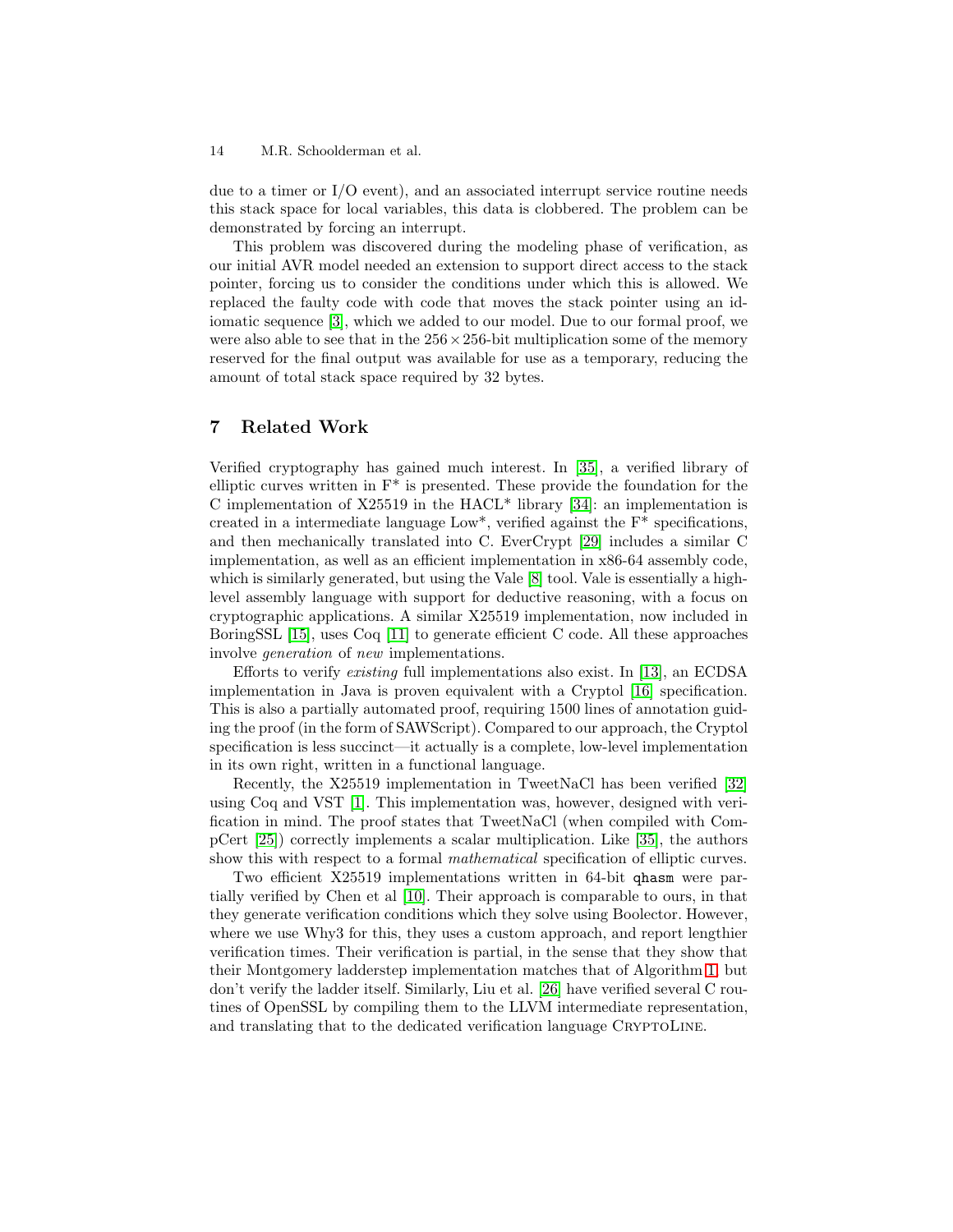### <span id="page-14-0"></span>8 Conclusion

To our knowledge, our result is the first to fully verify an existing high-speed implementation of X25519 scalar multiplication, and the first to present a verified implementation optimized for low-power devices. We show correctness with respect to short formulas that are themselves proven correct in the literature [\[5,](#page-15-6)[27\]](#page-16-3).

Like [\[32\]](#page-16-13), only general purpose, well-understood verification methods were used. Why3 in particular has an easy learning curve [\[31\]](#page-16-5). Our method for translating C and assembly code into WhyML is straight-forward, and the AVR model of Section [4.1](#page-6-0) can be validated, so trust in our results mainly resides with trusting the verification condition generation of Why3, the soundness of the automated provers, and the compilation-toolchain (C compiler, assembler and linker) used for producing AVR binaries. The weakest link in this chain is definitely the use of automated provers: during our work we discovered a soundness error in Alt-Ergo 2.0, forcing us to preclude its use. We eagerly await the ability to perform proof reconstruction in Why3 using verified SMT solvers [\[4,](#page-15-15) [28\]](#page-16-16).

We used a version of Why3 compatible with [\[30\]](#page-16-4). Newer versions are available, which in principle allow for an improved AVR model and specification. However, due to a change in the meaning of type invariants, the versions available to us generated inefficient SMT output for the verified multiplication routines of [\[30\]](#page-16-4). Since our use of type invariants can be avoided, we explored several alternatives, but in the end chose to use the older version for time-efficiency reasons.

Our verification was performed in an amount of time that seems commensurate with the time it took the original implementers to engineer the code. Most time was spent on the multiplication routines in assembly code. For the C code, the most time-consuming part was, in fact, finding the right abstraction level for a simple specification of the Montgomery ladder.

Due to our general purpose approach, our findings are encouraging for other low-level language applications. In particular, due to the limitations of AVR, the code we encountered was quite long, and performed arithmetic on many limbs (32 instead of the more usual four or five). We expect our approach to work well for verifying the 32-bit ARM code in [\[14\]](#page-15-4), requiring less time and with the possibility of some proof re-use. We would also like to verify the compiler-generated assembly code of routines verified at a higher level (such as in Section [5\)](#page-9-0), by translating high-level specifications to the assembly level. This would strengthen our result by removing the C compiler from the trusted code base.

Acknowledgments The authors thank Benoît Viguier and Peter Schwabe for their advice, as well as the anonymous reviewers for their comments. This material is based upon work supported by the Defense Advanced Research Projects Agency (DARPA) under Agreement No. HR.00112090028. This work is part of the research programme 'Sovereign' with project number 14319 which is (partly) financed by the Netherlands Organisation for Scientific Research (NWO).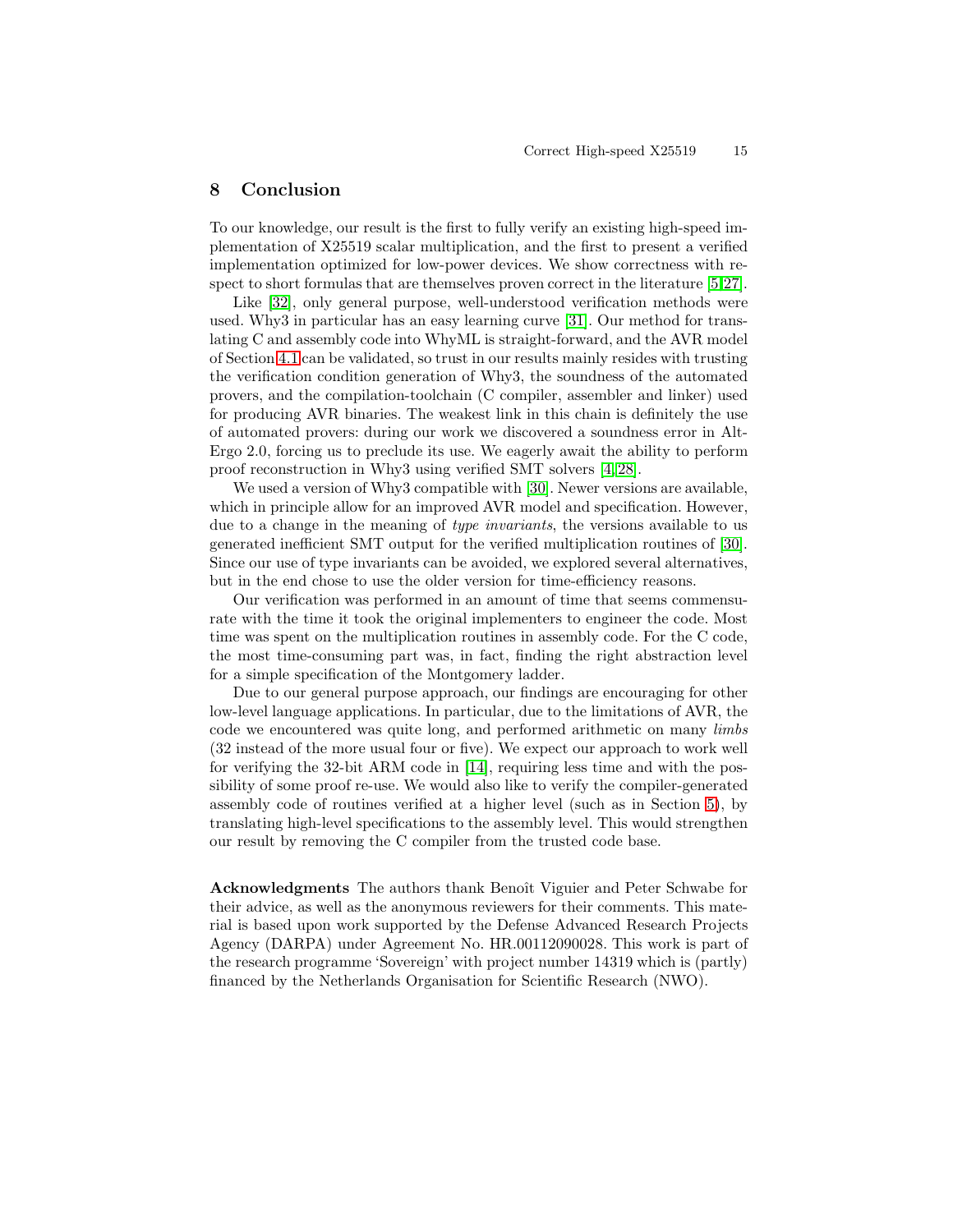# <span id="page-15-3"></span>References

- 1. Appel, A.W.: Verified Software Toolchain. In: Barthe, G. (ed.) Programming Languages and Systems. pp. 1–17. Springer Berlin Heidelberg, Berlin, Heidelberg (2011)
- <span id="page-15-9"></span><span id="page-15-5"></span>2. Atmel Corporation: AVR Instruction Set Manual, revision 0856L (2016)
- <span id="page-15-15"></span>3. AVR Libc Project: avr-libc User Manual, <https://www.nongnu.org/avr-libc/user-manual/FAQ.html>
- 4. Barbosa, H., Blanchette, J.C., Fleury, M., Fontaine, P., Schurr, H.J.: Better SMT Proofs for Easier Reconstruction. In: AITP 2019 - 4th Conference on Artificial Intelligence and Theorem Proving. Obergurgl, Austria (Apr 2019)
- <span id="page-15-6"></span>5. Bernstein, D.J.: Curve25519: New Diffie-Hellman speed records. In: Yung, M., Dodis, Y., Kiayias, A., Malkin, T. (eds.) Public Key Cryptography - PKC 2006. pp. 207–228. Springer Berlin Heidelberg, Berlin, Heidelberg (2006)
- <span id="page-15-8"></span><span id="page-15-2"></span>6. Bernstein, D., Lange, T.: Montgomery curves and the Montgomery ladder. Cryptology ePrint Archive, IACR (2017)
- 7. Bhargavan, K., et al.: Everest: Towards a Verified, Drop-in Replacement of HTTPS. In: Lerner, B.S., Bodík, R., Krishnamurthi, S. (eds.) 2nd Summit on Advances in Programming Languages (SNAPL 2017). Leibniz International Proceedings in Informatics (LIPIcs), vol. 71, pp. 1:1–1:12. Schloss Dagstuhl–Leibniz-Zentrum fuer Informatik, Dagstuhl, Germany (2017)
- <span id="page-15-10"></span>8. Bond, B., Hawblitzel, C., Kapritsos, M., Leino, K.R.M., Lorch, J.R., Parno, B., Rane, A., Setty, S., Thompson, L.: Vale: Verifying high-performance cryptographic assembly code. In: Proceedings of the 26th USENIX Conference on Security Symposium. pp. 917–934 (2017)
- <span id="page-15-0"></span>9. Brumley, B.B., Barbosa, M., Page, D., Vercauteren, F.: Practical realisation and elimination of an ECC-related software bug attack. In: Dunkelman, O. (ed.) Topics in Cryptology – CT-RSA 2012. pp. 171–186. Springer Berlin Heidelberg, Berlin, Heidelberg (2012)
- <span id="page-15-1"></span>10. Chen, Y.F., Hsu, C.H., Lin, H.H., Schwabe, P., Tsai, M.H., Wang, B.Y., Yang, B.Y., Yang, S.Y.: Verifying Curve25519 software. In: Proceedings of the 2014 ACM SIGSAC Conference on Computer and Communications Security. p. 299–309. CCS '14, Association for Computing Machinery, New York, NY, USA (2014)
- <span id="page-15-12"></span>11. The Coq proof assistant reference manual (2015), <https://coq.inria.fr/documentation>
- <span id="page-15-7"></span>12. Diffie, W., Hellman, M.: New directions in cryptography. IEEE Trans. Inf. Theor. 22(6), 644–654 (Nov 1976)
- <span id="page-15-13"></span>13. Dockins, R., Foltzer, A., Hendrix, J., Huffman, B., McNamee, D., Tomb, A.: Constructing semantic models of programs with the Software Analysis Workbench. In: Blazy, S., Chechik, M. (eds.) Verified Software. Theories, Tools, and Experiments. pp. 56–72. Springer International Publishing, Cham (2016)
- <span id="page-15-4"></span>14. Düll, M., Haase, B., Hinterwälder, G., Hutter, M., Paar, C., Sánchez, A.H., Schwabe, P.: High-speed Curve25519 on 8-bit, 16-bit, and 32-bit microcontrollers. Des. Codes Cryptography 77(2–3), 493–514 (Dec 2015)
- <span id="page-15-11"></span>15. Erbsen, A., Philipoom, J., Gross, J., Sloan, R., Chlipala, A.: Simple high-level code for cryptographic arithmetic - with proofs, without compromises. In: 2019 IEEE Symposium on Security and Privacy (SP). pp. 1202–1219 (2019)
- <span id="page-15-14"></span>16. Erkök, L., Carlsson, M., Wick, A.: Hardware/software co-verification of cryptographic algorithms using Cryptol. In: 2009 Formal Methods in Computer-Aided Design. pp. 188–191 (2009).<https://doi.org/10.1109/FMCAD.2009.5351121>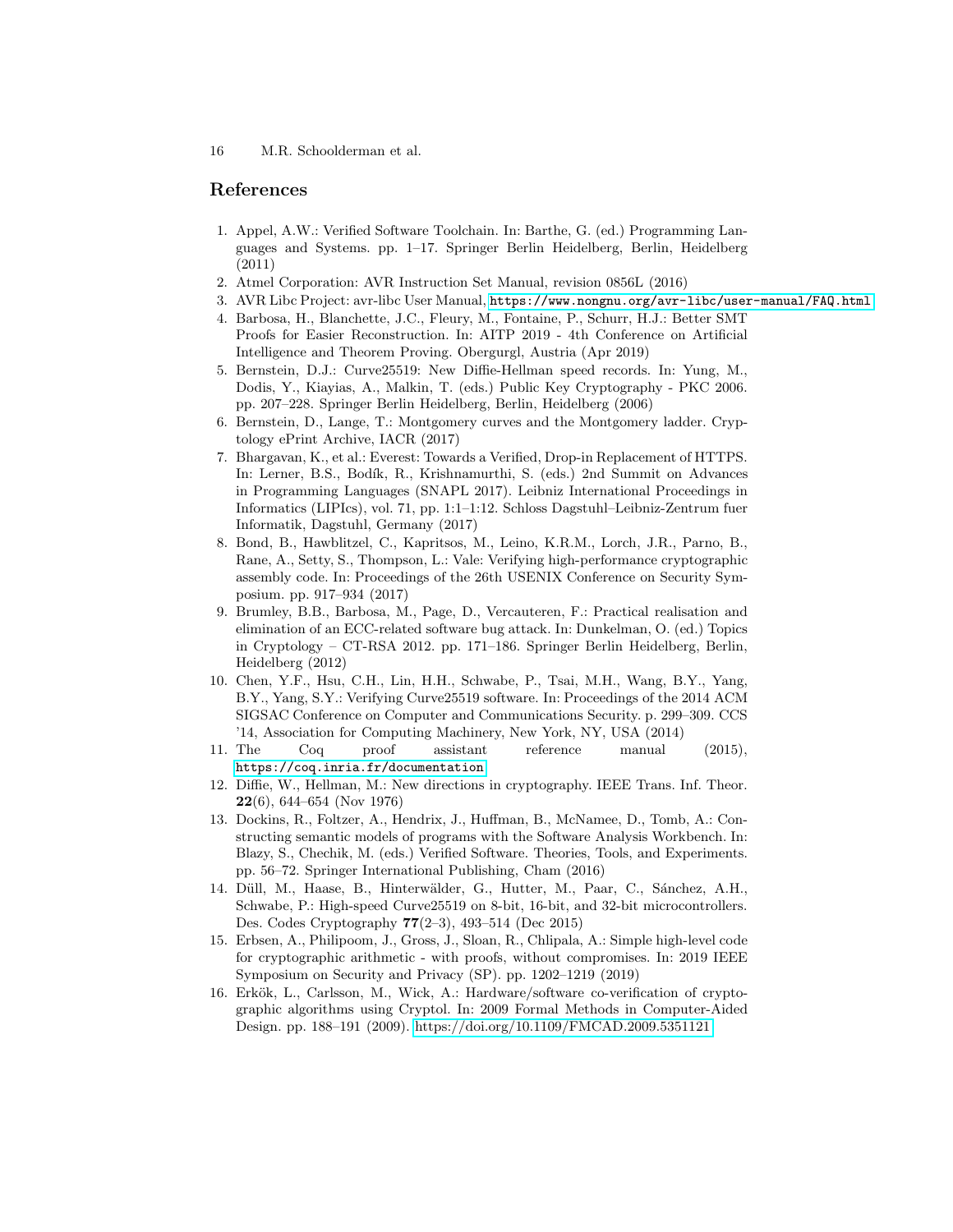- <span id="page-16-2"></span>17. Filliâtre, J.C., Paskevich, A.: Why3 — where programs meet provers. In: Felleisen, M., Gardner, P. (eds.) Proceedings of the 22nd European Symposium on Programming. Lecture Notes in Computer Science, vol. 7792, pp. 125–128. Springer (2013)
- <span id="page-16-9"></span>18. Genkin, D., Valenta, L., Yarom, Y.: May the fourth be with you: A microarchitectural side channel attack on several real-world applications of Curve25519. In: Proceedings of the 2017 ACM SIGSAC Conference on Computer and Communications Security. p. 845–858. CCS '17, Association for Computing Machinery, New York, NY, USA (2017)
- <span id="page-16-11"></span><span id="page-16-8"></span>19. GNU Project: avr-gcc ABI, <https://gcc.gnu.org/wiki/avr-gcc>
- 20. Gura, N., Patel, A., Wander, A., Eberle, H., Shantz, S.C.: Comparing elliptic curve cryptography and RSA on 8-bit CPUs. In: International workshop on cryptographic hardware and embedded systems. pp. 119–132. Springer (2004)
- <span id="page-16-0"></span>21. ISO: ISO/IEC 15408-1:2009 Information technology—Security techniques—Evaluation criteria for IT security—Part 1: Introduction and general model (2009)
- <span id="page-16-1"></span>22. Kaufmann, T., Pelletier, H., Vaudenay, S., Villegas, K.: When constant-time source yields variable-time binary: Exploiting Curve25519-donna built with MSVC 2015. In: Foresti, S., Persiano, G. (eds.) Cryptology and Network Security. pp. 573–582. Springer International Publishing, Cham (2016)
- <span id="page-16-10"></span>23. Kleppmann, M.: Implementing Curve25519/X25519: A tutorial on elliptic curve cryptography. Tech. rep., University of Cambridge, Department of Computer Science and Technology (2020)
- <span id="page-16-6"></span>24. Langley, A., Hamburg, M., Turner, S.: Elliptic Curves for Security. RFC 7748 (Jan 2016), <https://rfc-editor.org/rfc/rfc7748.txt>
- <span id="page-16-14"></span>25. Leroy, X.: Formal certification of a compiler back-end, or: programming a compiler with a proof assistant. In: 33rd ACM symposium on Principles of Programming Languages. pp. 42–54. ACM Press (2006)
- <span id="page-16-15"></span>26. Liu, J., Shi, X., Tsai, M.H., Wang, B.Y., Yang, B.Y.: Verifying arithmetic in cryptographic c programs. In: 2019 34th IEEE/ACM International Conference on Automated Software Engineering (ASE). pp. 552–564. IEEE (2019)
- <span id="page-16-3"></span>27. Montgomery, P.L.: Speeding the Pollard and elliptic curve methods of factorization. Mathematics of Computation 48, 243–264 (1987)
- <span id="page-16-16"></span>28. de Moura, L.M., Bjørner, N.: Proofs and refutations, and Z3. In: LPAR Workshops. vol. 418, pp. 123–132. Doha, Qatar (2008)
- <span id="page-16-12"></span>29. Protzenko, J., Parno, B., Fromherz, A., Hawblitzel, C., Polubelova, M., Bhargavan, K., Beurdouche, B., Choi, J., Delignat-Lavaud, A., Fournet, C., et al.: Evercrypt: A fast, verified, cross-platform cryptographic provider. In: 2020 IEEE Symposium on Security and Privacy (SP). pp. 983–1002. IEEE (2020)
- <span id="page-16-4"></span>30. Schoolderman, M.: Verifying branch-free assembly code in Why3. In: Paskevich, A., Wies, T. (eds.) Verified Software. Theories, Tools, and Experiments. pp. 66–83. Springer International Publishing, Cham (2017)
- <span id="page-16-5"></span>31. Schoolderman, M., Smetsers, S., van Eekelen, M.: Is deductive program verification mature enough to be taught to software engineers? In: Proceedings of the 8th Computer Science Education Research Conference. p. 50–57. CSERC '19, Association for Computing Machinery, New York, NY, USA (2019)
- <span id="page-16-13"></span>32. Schwabe, P., Viguer, B., Weerweg, T., Wiedijk, F.: A Coq proof of the correctness of x25519 in TweetNaCl. In: 2021 IEEE 31th Computer Security Foundations Symposium (CSF). p. (to appear) (2021)
- <span id="page-16-7"></span>33. Velvindron, L., Baushke, M.D.: Increase the Secure Shell Minimum Recommended Diffie-Hellman Modulus Size to 2048 Bits. RFC 8270 (Dec 2017), <https://rfc-editor.org/rfc/rfc8270.txt>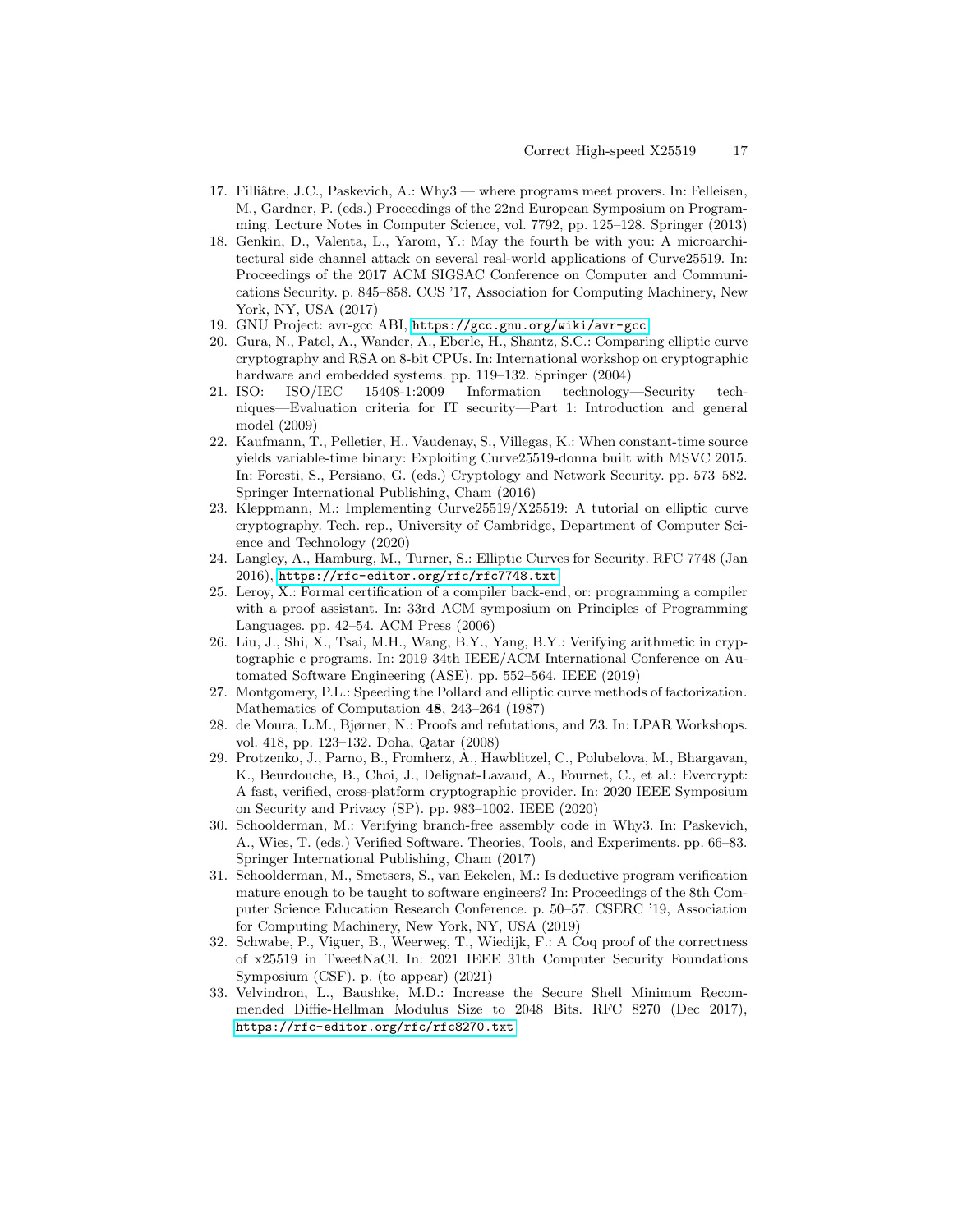- 18 M.R. Schoolderman et al.
- <span id="page-17-1"></span>34. Zinzindohoué, J.K., Bhargavan, K., Protzenko, J., Beurdouche, B.: HACL\*: A Verified Modern Cryptographic Library. In: ACM Conference on Computer and Communications Security (CCS). Dallas, United States (Oct 2017)
- <span id="page-17-0"></span>35. Zinzindohoué, J.K., Bartzia, E., Bhargavan, K.: A verified extensible library of elliptic curves. In: 2016 IEEE 29th Computer Security Foundations Symposium (CSF). pp. 296–309 (2016)